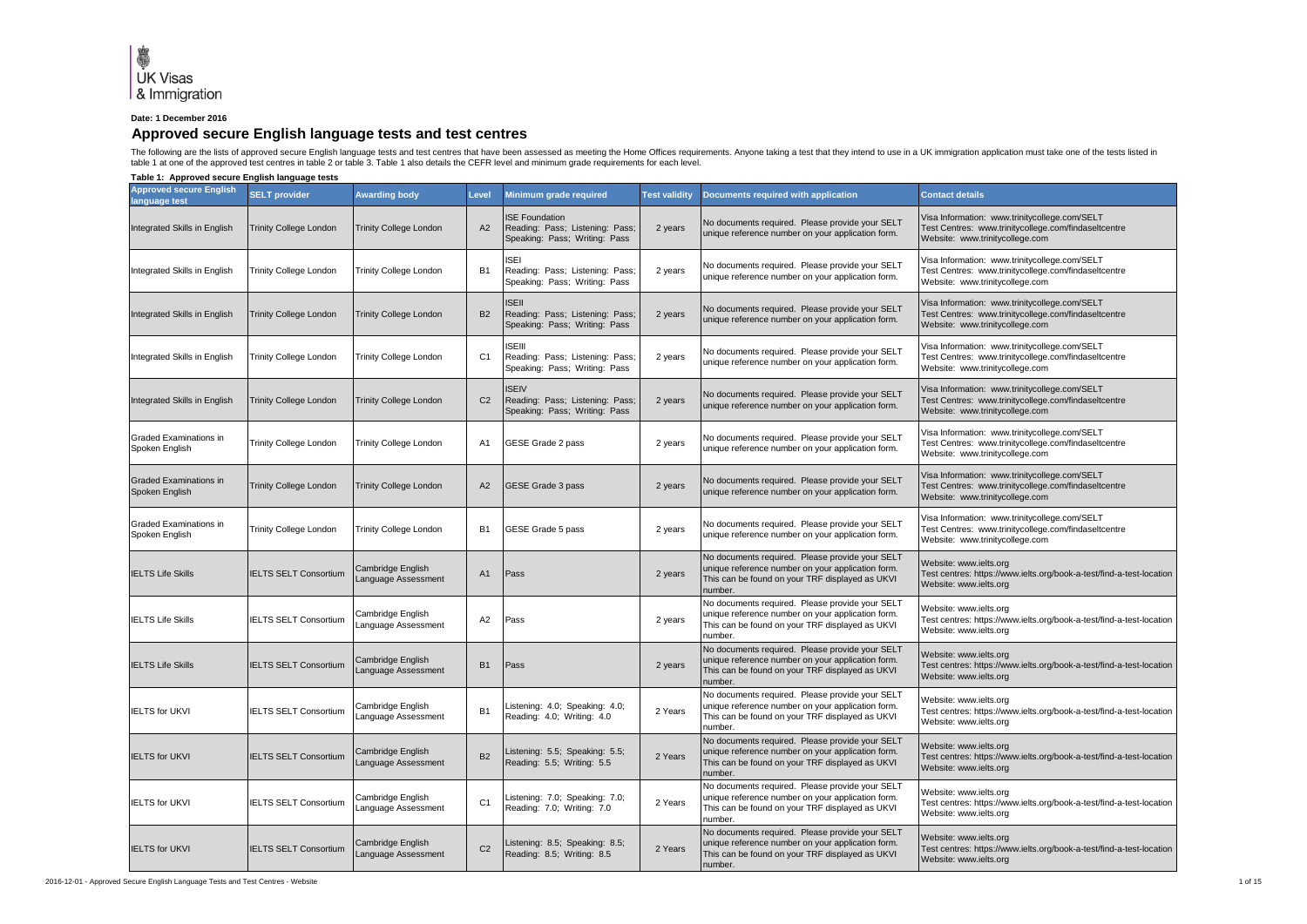## **Table 2: Approved SELT test centres in UK**

Please refer to the SELT provider's website for test availability.

| <b>Provider</b>               | <b>Test centre</b><br>number | Name of test centre                           | <b>Address</b>                                                                                                 | <b>Country</b> | <b>Test centre type</b> | <b>Exam</b>                                                               |
|-------------------------------|------------------------------|-----------------------------------------------|----------------------------------------------------------------------------------------------------------------|----------------|-------------------------|---------------------------------------------------------------------------|
| <b>IELTS SELT Consortium</b>  | <b>GBS10</b>                 | <b>British Council, Belfast</b>               | International House Belfast Ltd, 109-111<br>University Street, Belfast, BT7 1HP                                | <b>UK</b>      | UK permanent            | <b>IELTS</b> (all facets)<br><b>Life Skills</b><br>Computer based testing |
| <b>IELTS SELT Consortium</b>  | GBS06                        | British Council, Birmingham                   | Joseph Chamberlain 6th Form College, 1<br>Belgrave Road, Highgate, Birmingham B12 9FF                          | UK             | UK permanent            | IELTS (all facets)<br><b>Life Skills</b><br>Computer based testing        |
| <b>IELTS SELT Consortium</b>  | GBS08                        | <b>British Council, Cardiff</b>               | Cardiff and Vale College, City Centre Campus,<br>Dumballs Road, Cardiff CF10 5BF                               | <b>UK</b>      | UK permanent            | <b>IELTS</b> (all facets)<br><b>Life Skills</b>                           |
| <b>IELTS SELT Consortium</b>  | GBS03                        | British Council, Chelmsford                   | Anglia Ruskin University, Bishop Hall Lane,<br>Chelmsford CM1 1SQ                                              | UK             | UK permanent            | <b>IELTS</b> (all facets)<br>Life Skills                                  |
| <b>IELTS SELT Consortium</b>  | <b>GBS03</b>                 | British Council, Chelmsford                   | Long Road 6th Form College, Long Road,<br>Cambridge CB2 8PX                                                    | <b>UK</b>      | UK permanent            | Computer based testing                                                    |
| <b>IELTS SELT Consortium</b>  | GBS01                        | British Council, Edinburgh                    | Basil Paterson College, 65 Queen Street,<br>Edinburgh EH2 4NA                                                  | <b>UK</b>      | UK permanent            | <b>IELTS</b> (all facets)<br>Life Skills                                  |
| <b>IELTS SELT Consortium</b>  | GBS01                        | British Council, Edinburgh                    | Edinburgh College, Granton Campus, 350 West<br>Granton Road, Edinburgh EH5 1QE                                 | <b>UK</b>      | UK permanent            | Computer based testing                                                    |
| <b>IELTS SELT Consortium</b>  | GBS05                        | British Council, London Central               | University of Ulster, St James's House, 10<br>Rosebery Avenue, Holborn, London EC1R 4TF                        | UK             | UK permanent            | IELTS (all facets)<br>Life Skills                                         |
| <b>IELTS SELT Consortium</b>  | GBS05                        | British Council, London Central               | International House London, 16 Stukeley Street,<br>ondon WC2B 5LQ                                              | <b>UK</b>      | UK permanent            | Computer based testing                                                    |
| <b>IELTS SELT Consortium</b>  | GBS04                        | British Council, London North                 | London Metropolitan University, 166-220<br>Holloway Road, London N7 8DB                                        | UK             | UK permanent            | <b>IELTS</b> (all facets)<br>Life Skills                                  |
| <b>IELTS SELT Consortium</b>  | GBS04                        | British Council, London North                 | Barnet Southgate College, Wood Street<br>Campus, London, EN5 4AZ                                               | <b>UK</b>      | UK permanent            | Computer based testing                                                    |
| <b>IELTS SELT Consortium</b>  | GBS02                        | British Council, London West                  | Ealing Hammersmith & West London College,<br>Hammersmith Campus, Gliddon Road, Barons<br>Court, London W14 9BL | UK             | UK permanent            | IELTS (all facets)<br>Life Skills                                         |
| <b>IELTS SELT Consortium</b>  | <b>GBS02</b>                 | British Council, London West                  | GSM London, Greenford Campus, 891<br>Greenford Road, Greenford, Middlesex UB6 OHE                              | UK             | <b>UK</b> permanent     | Computer based testing                                                    |
| <b>IELTS SELT Consortium</b>  | GBS07                        | British Council, Manchester                   | Connell 6th Form College, 301 Alan Turing Way,<br>Manchester M11 3BS                                           | UK             | UK permanent            | <b>IELTS</b> (all facets)<br><b>Life Skills</b><br>Computer based testing |
| <b>IELTS SELT Consortium</b>  | GBS09                        | <b>British Council, Portsmouth</b>            | Highbury College, Tutor Crescent, Portsmouth<br><b>PO6 2SA</b>                                                 | <b>UK</b>      | UK permanent            | IELTS (all facets)<br><b>Life Skills</b>                                  |
| <b>Trinity College London</b> | 58500                        | <b>Trinity Belfast SELT Centre</b>            | Forsyth House, Cromac Square, Belfast, County<br>Antrim BT2 8LA                                                | UK             | UK permanent            | <b>ISE</b><br><b>GESE</b>                                                 |
| <b>Trinity College London</b> | 58501                        | <b>Trinity Birmingham SELT Centre</b>         | Lonsdale House, 52 Blucher Street, Birmingham<br><b>B1 1QU</b>                                                 | <b>UK</b>      | UK permanent            | <b>ISE</b><br><b>GESE</b>                                                 |
| <b>Trinity College London</b> | 58502                        | <b>Trinity Cardiff SELT Centre</b>            | Temple Court, 13a Cathedral Road, Cardiff<br>CF11 9HA                                                          | UK             | UK permanent            | <b>ISE</b><br><b>GESE</b>                                                 |
| <b>Trinity College London</b> | 61234                        | <b>Trinity Croydon SELT Centre</b>            | 7th Floor, AMP House, 110 Dingwall Road,<br>Croydon CR0 2LX                                                    | <b>UK</b>      | UK permanent            | <b>ISE</b><br><b>GESE</b>                                                 |
| Trinity College London        | 58503                        | <b>Trinity Glasgow SELT Centre</b>            | 7 Buchanan St, Glasgow G1 3HL                                                                                  | <b>UK</b>      | UK permanent            | $\overline{\mathsf{ISE}}$<br><b>GESE</b>                                  |
| <b>Trinity College London</b> | 58504                        | <b>Trinity Leeds SELT Centre</b>              | West One Building, 114 Wellington Street,<br>Leeds LS1 1BA                                                     | <b>UK</b>      | UK permanent            | <b>ISE</b><br><b>GESE</b>                                                 |
| <b>Trinity College London</b> | 58505                        | <b>Trinity London Hammersmith SELT Centre</b> | 2 Queen Caroline Street, London W6 9DX                                                                         | UK             | UK permanent            | <b>ISE</b><br>GESE                                                        |
| <b>Trinity College London</b> | 58506                        | Trinity London Holborn SELT Centre            | 88 Kingsway, London WC2B 6AA                                                                                   | <b>UK</b>      | UK permanent            | <b>ISE</b><br><b>GESE</b>                                                 |
| <b>Trinity College London</b> | 58507                        | <b>Trinity Manchester SELT Centre</b>         | Peter House, Oxford Street, Manchester M1 5AN UK                                                               |                | UK permanent            | <b>ISE</b><br><b>GESE</b>                                                 |
| <b>Trinity College London</b> | 58509                        | <b>Trinity Peterborough SELT Centre</b>       | Stuart House, East Wing, St John's Street,<br>Peterborough PE1 5DD                                             | <b>UK</b>      | UK permanent            | <b>ISE</b><br><b>GESE</b>                                                 |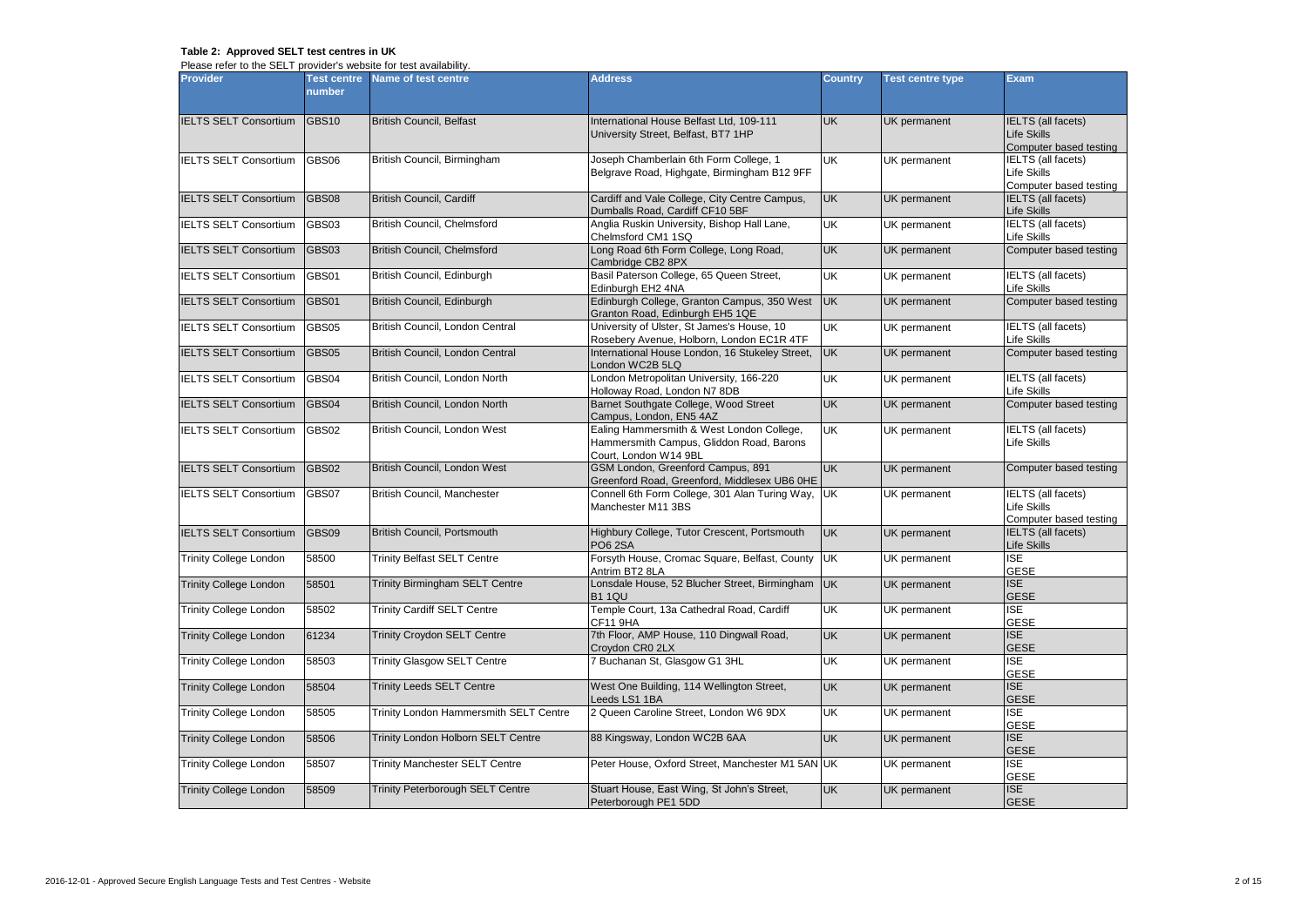## **Table 3: Approved SELT test centres in Rest of the World (RoW)**

Please refer to the SELT provider's website for test availability.

"Permanent" centres will provide testing at least every 28 days.

"RoW pop-up 1" centres will provide testing at least one every quarter. "RoW pop-up 2" centres will provide testing at least one every six months.

| <b>Provider</b>                  | <b>IDP</b> or | <b>Test centre</b> | Name of test centre                        | <b>Address</b>                                                                                                                                                                                                                                                 | <b>Country</b>                    | <b>Test centre type</b> | <b>Exam &amp; Facet</b>                  |
|----------------------------------|---------------|--------------------|--------------------------------------------|----------------------------------------------------------------------------------------------------------------------------------------------------------------------------------------------------------------------------------------------------------------|-----------------------------------|-------------------------|------------------------------------------|
|                                  | BC            | number             |                                            |                                                                                                                                                                                                                                                                |                                   |                         |                                          |
| <b>IELTS SELT Consortium BC</b>  |               | AF010              | <b>BC</b> Afghanistan                      | British Council, British Embassy Compound, 15 Street<br>Roundabout, Wazir Akbar Khan, Kabul, Afghanistan<br><b>OR</b><br>(Back-up location) Aria Delta Consulting Group, House<br>#6. 4th Ansari Street. Kolula Pushta Road. Shahre<br>Naw, Kabul, Afghanistan | Afghanistan                       | RoW pop-up 1            | <b>IELTS</b> (all facets)<br>Life Skills |
| <b>IELTS SELT Consortium BC</b>  |               | AL001              | <b>BC</b> Tirana                           | European University of Tirana, Bulevardi Gjergj Fishta,<br>Tirana, Albania                                                                                                                                                                                     | Albania                           | Permanent               | IELTS (all facets)<br>Life Skills        |
| <b>IELTS SELT Consortium BC</b>  |               | DZ015              | <b>BC Algiers</b>                          | Language Solutions Algeria, Villa 5, route de Dely<br>Brahim, Cheraga, Algiers 16000, Algeria                                                                                                                                                                  | Algeria                           | Permanent               | <b>IELTS</b> (all facets)<br>Life Skills |
| <b>IELTS SELT Consortium IDP</b> |               | AR630              | <b>International House Buenos</b><br>Aires | IELTS Argentina, Paraguay 755, 9th Floor, Unit 20,<br>Ciudad Autonoma de Buenos Aires, Argentina                                                                                                                                                               | Argentina                         | RoW pop-up 1            | <b>IELTS</b> (all facets)<br>Life Skills |
| IELTS SELT Consortium BC         |               | AM001              | <b>BC</b> Yerevan                          | 9 Alex Manoogian, Yerevan, Armenia, 0070                                                                                                                                                                                                                       | Armenia                           | RoW pop-up 1            | <b>IELTS</b> (all facets)<br>Life Skills |
| IELTS SELT Consortium IDP        |               | AU468              | <b>IDP</b> Sydney                          | Grace Hotel 77 York Street, Sydney 2000, Australia                                                                                                                                                                                                             | Australia                         | RoW pop-up 1            | <b>IELTS</b> (all facets)<br>Life Skills |
| <b>IELTS SELT Consortium BC</b>  |               | AT040              | <b>BC</b> Vienna                           | British Council, Austria Siebensterngasse 21, 1070<br>Vienna, Austria                                                                                                                                                                                          | Austria                           | RoW pop-up 1            | <b>IELTS</b> (all facets)<br>Life Skills |
| <b>IELTS SELT Consortium BC</b>  |               | AZ001              | <b>BC Baku</b>                             | Holiday Inn, Keykab Khanim Safaraliyeva Street 5,<br>AZ1010, Baku, Azerbaijan                                                                                                                                                                                  | Azerbaijan                        | Permanent               | <b>IELTS</b> (all facets)<br>Life Skills |
| IELTS SELT Consortium IDP        |               | AZ010              | <b>GRBS Baku</b>                           | 77 Samad Vurghun street, Officers' Park, Baku<br>AZ1022, Azerbaijan                                                                                                                                                                                            | Azerbaijan                        | Permanent               | <b>IELTS</b> (all facets)<br>Life Skills |
| IELTS SELT Consortium BC         |               | <b>BH001</b>       | <b>BC</b> Manama                           | AbdulRahman Kanoo International School, 192 Road<br>No 408, Salmabad 2512, Bahrain                                                                                                                                                                             | Bahrain                           | Permanent               | <b>IELTS</b> (all facets)<br>Life Skills |
| <b>IELTS SELT Consortium BC</b>  |               | <b>BD001</b>       | <b>BC Dhaka</b>                            | FutureEd ELC, Abedin Tower, 35 Kamal Ataturk<br>Avenue, Dhaka 1213, Bangladesh                                                                                                                                                                                 | Bangladesh                        | Permanent               | <b>IELTS</b> (all facets)<br>Life Skills |
| <b>IELTS SELT Consortium BC</b>  |               | <b>BD001</b>       | <b>BC</b> Dhaka                            | British Council Dhaka, 5 Fuller Road, Dhaka 1000,<br>Bangladesh                                                                                                                                                                                                | Bangladesh                        | Permanent               | <b>IELTS</b> computer based testing      |
| <b>IELTS SELT Consortium BC</b>  |               | <b>BD001</b>       | <b>BC Sylhet</b>                           | Hotel Rose View, 4th Floor, Uposhahar, Sylhet,<br><b>Bangladesh</b>                                                                                                                                                                                            | Bangladesh                        | Permanent               | <b>IELTS</b> (all facets)<br>Life Skills |
| IELTS SELT Consortium IDP        |               | <b>BD050</b>       | <b>IDP Dhaka</b>                           | IDP Education, Hamid Tower, 4th Floor, Level 5,<br>Gulshan Circle 2, Dhaka, Bangladesh                                                                                                                                                                         | Bangladesh                        | Permanent               | <b>IELTS</b> (all facets)<br>Life Skills |
| <b>IELTS SELT Consortium IDP</b> |               | <b>BD050</b>       | <b>IDP Sylhet</b>                          | Hotel Valley Garden Sylhet Tower, Sobhanighat,<br>Bishwa Road, Sylhet, Bangladesh                                                                                                                                                                              | Bangladesh                        | Permanent               | <b>IELTS</b> (all facets)<br>Life Skills |
| <b>IELTS SELT Consortium BC</b>  |               | LT001              | <b>BC Minsk</b>                            | Minsk In-service Teacher Training Institute, Bronevoy<br>st. 15A, Minsk, Belarus                                                                                                                                                                               | <b>Belarus</b>                    | RoW pop-up 1            | <b>IELTS</b> (all facets)<br>Life Skills |
| IELTS SELT Consortium BC         |               | <b>BE003</b>       | <b>BC Brussels</b>                         | 108 rue du Trône, 1050 Brussels, Belgium                                                                                                                                                                                                                       | Belgium                           | RoW pop-up 1            | <b>IELTS</b> (all facets)<br>Life Skills |
| <b>IELTS SELT Consortium BC</b>  |               | <b>BA001</b>       | <b>BC</b> Sarajevo                         | British Council Bosnia and Herzegovina, Ljubljanska 9,<br>71000 Sarajevo, Bosnia and Herzegovina                                                                                                                                                               | Bosnia & Herzegovina RoW pop-up 1 |                         | <b>IELTS</b> (all facets)<br>Life Skills |
| IELTS SELT Consortium BC         |               | ZA001              | <b>BC Johannesburg</b>                     | Botswana Productivity Centre (BNPC), Private Bag<br>00392, Gaborne, Botswana                                                                                                                                                                                   | <b>Botswana</b>                   | RoW pop-up 1            | <b>IELTS</b> (all facets)<br>Life Skills |
| <b>IELTS SELT Consortium IDP</b> |               | <b>BR047</b>       | Associacao Cultura Inglesa Sao<br>Paulo    | Rua Leopoldo Couto de Magalhaes Junior, 748 - Itaim,<br>Sao Paulo, SP 04542-000, Brazil                                                                                                                                                                        | <b>Brazil</b>                     | Permanent               | <b>IELTS</b> (all facets)<br>Life Skills |
| <b>IELTS SELT Consortium BC</b>  |               | <b>BR051</b>       | <b>BC</b> Brasilia                         | Cultura Inglesa, SEPS 709 / 909, Conjunto B, Asa Sul,<br>Brasilia, DF, Brazil                                                                                                                                                                                  | <b>Brazil</b>                     | Permanent               | <b>IELTS</b> (all facets)<br>Life Skills |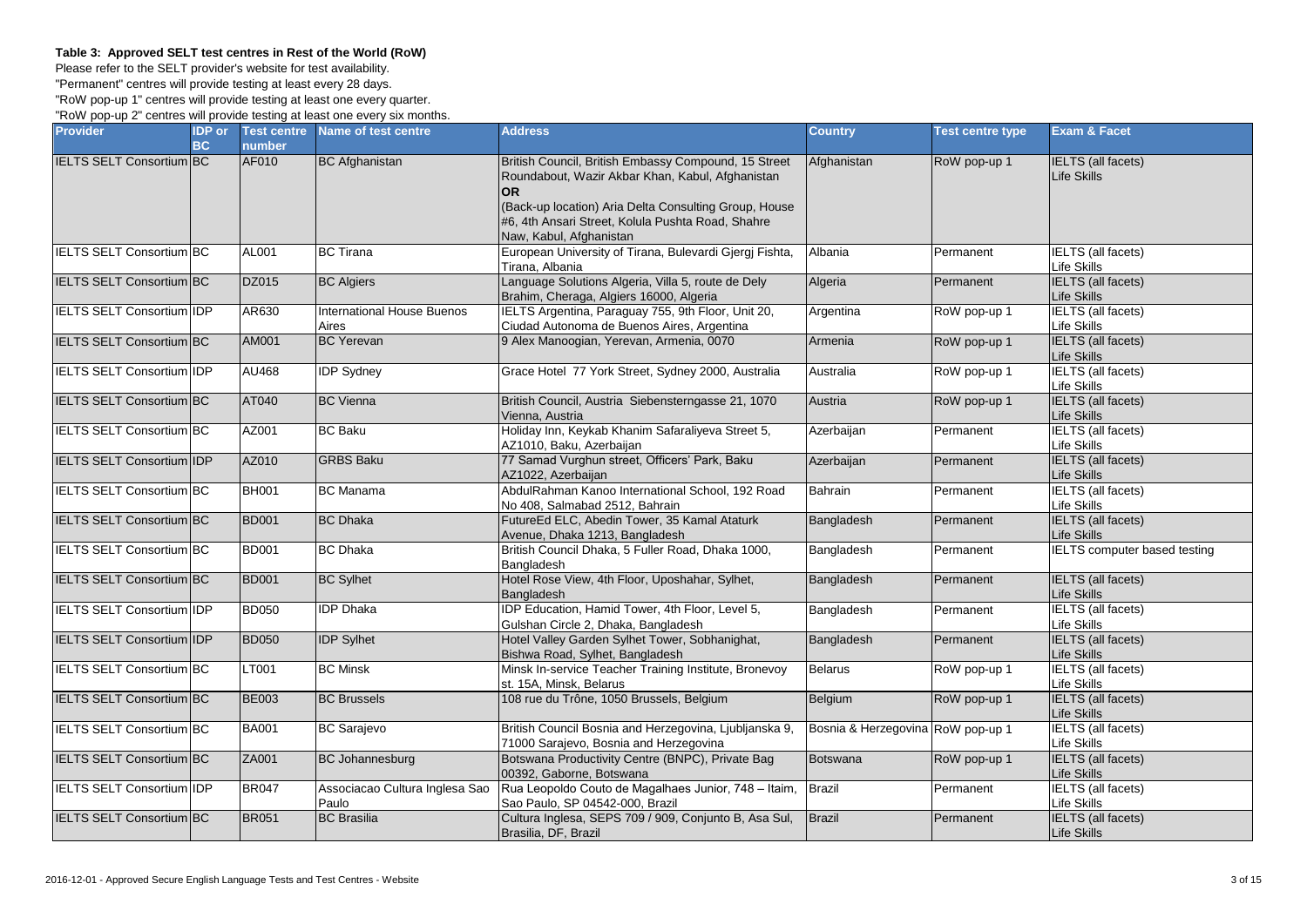| <b>Provider</b>                  | <b>IDP</b> or<br><b>BC</b> | <b>Test centre</b><br>number | Name of test centre           | <b>Address</b>                                                                                                                                                            | <b>Country</b> | <b>Test centre type</b> | <b>Exam &amp; Facet</b>                         |
|----------------------------------|----------------------------|------------------------------|-------------------------------|---------------------------------------------------------------------------------------------------------------------------------------------------------------------------|----------------|-------------------------|-------------------------------------------------|
| <b>IELTS SELT Consortium BC</b>  |                            | <b>BR051</b>                 | <b>BC Rio De Janeiro</b>      | FGV, Rua Candelária, 6, Rio de Janeiro, 22250-900,<br><b>Brazil</b>                                                                                                       | Brazil         | Permanent               | <b>IELTS</b> (all facets)<br>Life Skills        |
| IELTS SELT Consortium BC         |                            | <b>BR051</b>                 | <b>BC Sao Paulo</b>           | Sao Paulo Open Centre, AV. Adolfo Pinheiro, 1000 CJ.<br>111-113                                                                                                           | <b>Brazil</b>  | Permanent               | <b>IELTS</b> (all facets)<br>Life Skills        |
| IELTS SELT Consortium BC         |                            | <b>BR051</b>                 | <b>BC Sao Paulo</b>           | FACHA, Rua Muniz Barreto, 51 - Botafogo, Rio de<br>Janeiro - RJ, 22251-090, Brazil                                                                                        | Brazil         | Permanent               | IELTS computer based testing                    |
| <b>IELTS SELT Consortium BC</b>  |                            | <b>MY001</b>                 | <b>BC Brunei</b>              | CFBT Brunei, 1st Floor, Unit 8, Block C, Kiarong<br>Complex, Lebuhraya Sultan Haji Hassanal Bolkiah,<br>Gadong, Brunei Darussalam                                         | Brunei         | RoW pop-up 1            | <b>IELTS</b> (all facets)<br>Life Skills        |
| IELTS SELT Consortium BC         |                            | <b>BG001</b>                 | <b>BC</b> Sofia               | British Council, 7 Krakra Street, 1504 Sofia, Bulgaria                                                                                                                    | Bulgaria       | RoW pop-up 2            | <b>IELTS</b> (all facets)<br>Life Skills        |
| IELTS SELT Consortium BC         |                            | <b>BU001</b>                 | <b>BC Rangoon</b>             | Myanmar ICT Park, Universities Hlaing Campus, Hlaing Burma<br>Township, Yangon, Burma                                                                                     |                | RoW pop-up 1            | <b>IELTS</b> (all facets)<br><b>Life Skills</b> |
| <b>IELTS SELT Consortium IDP</b> |                            | <b>KH001</b>                 | <b>IDP Phnom Penh</b>         | #167, St. 163 Corner St. 480, Chamkarmon, Phnom<br>Penh                                                                                                                   | Cambodia       | RoW pop-up 1            | <b>IELTS</b> (all facets)<br>Life Skills        |
| IELTS SELT Consortium BC         |                            | CM001                        | <b>BC</b> Yaounde             | Franco Hotel Yaounde, Rue Onembele Nkou,<br>Niongkak, Opposite College Matamfen, Next to<br>Delegation for National Security, Yaounde, 03336                              | Cameroon       | Permanent               | <b>IELTS</b> (all facets)<br><b>Life Skills</b> |
| <b>IELTS SELT Consortium IDP</b> |                            | CA050                        | <b>IDP Vancouver</b>          | Global Village, Vancouver IELTS Test Centre, 888<br>Cambie Street, Vancouver, British Colombia V6B 2P6,<br>Canada                                                         | Canada         | RoW pop-up 1            | IELTS (all facets)<br><b>Life Skills</b>        |
| <b>IELTS SELT Consortium IDP</b> |                            | CA155                        | <b>IDP</b> Edmonton           | Grant MacEwan University Test Centre - Alberta<br>College Campus 10050 MacDonald Drive, Edmonton,<br>Alberta T5J 2B7, Canada                                              | Canada         | RoW pop-up 2            | IELTS (all facets)<br><b>Life Skills</b>        |
| <b>IELTS SELT Consortium IDP</b> |                            | CA255                        | <b>IDP</b> Ottawa             | Algonquin College Language Institute IELTS Test<br>Centre 1385 Woodroffe Avenue, Ottawa, Ontario K2G<br>1V8, Canada                                                       | Canada         | RoW pop-up 2            | IELTS (all facets)<br><b>Life Skills</b>        |
| IELTS SELT Consortium IDP        |                            | CA259                        | <b>IDP</b> Toronto            | 941 Progress Ave., Toronto, ON, M1G 3T8, Canada                                                                                                                           | Canada         | RoW pop-up 2            | IELTS (all facets)<br>Life Skills               |
| <b>IELTS SELT Consortium IDP</b> |                            | CA418                        | <b>Halifax</b>                | East Coast School of Languages, 1256 Barrington<br>Street, Halifax, B3J 1Y6, Nova Scotia, Canada                                                                          | Canada         | RoW pop-up 2            | <b>IELTS</b> (all facets)<br>Life Skills        |
| IELTS SELT Consortium IDP        |                            | <b>CA418</b>                 | <b>IDP</b> Edmonton           | Conference Center of Scotia Tower, 10060 Jasper Ave,<br>Edmonton, AB, T5J 3R8, Canada                                                                                     | Canada         | RoW pop-up 2            | <b>IELTS</b> (all facets)<br>Life Skills        |
| IELTS SELT Consortium BC         |                            | CLS01                        | <b>BC</b> Santiago            | Hotel Mercure, Avda Bernardo O'Higgins 632, Santiago<br>Centro, Chile                                                                                                     | Chile          | RoW pop-up 1            | <b>IELTS</b> (all facets)<br>Life Skills        |
| <b>IELTS SELT Consortium BC</b>  |                            | <b>CN001</b>                 | BC Beijing - BFSU             | Beijing Foreign Studies University, West Campus, 19<br>North Ave., West 3rd Ring Road, Haidian, Beijing                                                                   | China          | Permanent               | <b>IELTS</b> (all facets)<br>Life Skills        |
| <b>IELTS SELT Consortium BC</b>  |                            | <b>CN001</b>                 | BC Beijing - CUEB             | Capital University of Economics and Business,<br>Hongmiao Campus of Capital University of Economics<br>and Business, No.2 Jingtaili, Hongmiao,<br>Chaoyangmenwai, Beijing | China          | Permanent               | <b>IELTS</b> (all facets)                       |
| <b>IELTS SELT Consortium BC</b>  |                            | <b>CN001</b>                 | BC Beijing - GUOSHI           | GUOSHI Test Centre, Floor 4, Guoshi Building, No.1,<br>Shangdi 6 Street, Haidian District, Beijing, China                                                                 | China          | RoW pop-up 1            | IELTS (all facets)<br>Life Skills               |
| <b>IELTS SELT Consortium BC</b>  |                            | <b>CN001</b>                 | BC Jinan - SDU                | Shandong University, No.6 Building, School of Foreign<br>Languages, Hongjialou Campus, NO.5 Hongjialou,<br>Licheng District, Jinan                                        | China          | Permanent               | <b>IELTS</b> (all facets)<br>Life Skills        |
| IELTS SELT Consortium BC         |                            | <b>CN001</b>                 | Qilu University of Technology | No 3501, University Road, Changqing District, Jinan,<br>Shandong Province, China                                                                                          | China          | Permanent               | <b>IELTS</b> (all facets)                       |
| <b>IELTS SELT Consortium BC</b>  |                            | <b>CN001</b>                 | Harbin Engineering University | Nantong Street No 145, Nangag District, Harbin, China                                                                                                                     | China          | Permanent               | IELTS (all facets)<br><b>Life Skills</b>        |
| <b>IELTS SELT Consortium BC</b>  |                            | <b>CN001</b>                 | <b>BC Xi'an</b>               | Shanxi Normal University, No 199 Chang'an South<br>Road, Xi'an, China                                                                                                     | China          | Permanent               | <b>IELTS</b> (all facets)<br>Life Skills        |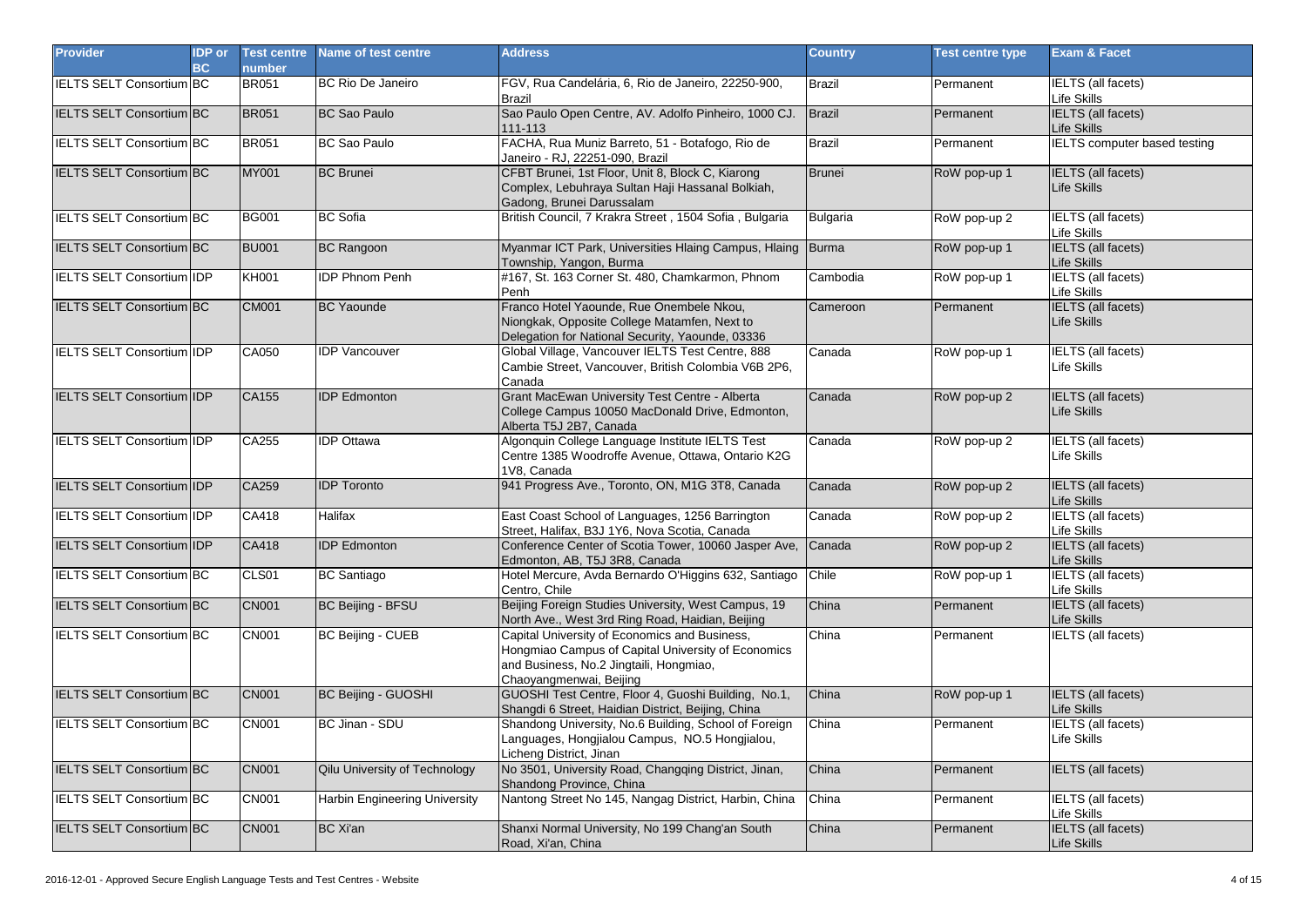| <b>Provider</b>                  | <b>IDP</b> or<br>BC | <b>Test centre</b><br>number | Name of test centre      | <b>Address</b>                                                                                                                                                                                                           | <b>Country</b> | Test centre type | <b>Exam &amp; Facet</b>                  |
|----------------------------------|---------------------|------------------------------|--------------------------|--------------------------------------------------------------------------------------------------------------------------------------------------------------------------------------------------------------------------|----------------|------------------|------------------------------------------|
| <b>IELTS SELT Consortium BC</b>  |                     | <b>CN001</b>                 | <b>BC Shenyang</b>       | Liaoning University, No 58 Dao Yi Street, ShenBei New<br>District, Shenyang, China                                                                                                                                       | China          | Permanent        | IELTS (all facets)<br>Life Skills        |
| IELTS SELT Consortium BC         |                     | <b>CN001</b>                 | <b>BC Wuhan</b>          | Wuchang Experimental High School, No 48 Huoju<br>Road, Wuchang District, Wuhan, China                                                                                                                                    | China          | Permanent        | <b>IELTS</b> (all facets)<br>Life Skills |
| <b>IELTS SELT Consortium BC</b>  |                     | CN001                        | <b>BC Zhengzhou</b>      | Zhengzhou Institute of Light Industry, No. 5 Dongfeng<br>Road, Zhengzhou                                                                                                                                                 | China          | Permanent        | IELTS (all facets)<br>Life Skills        |
| <b>IELTS SELT Consortium BC</b>  |                     | <b>CN002</b>                 | <b>BC Fuzhou</b>         | Foreign Language Institute, Fujian Normal Univerisity,<br>Shangsan Road, Cangshan District, Fuzhou, Fujian<br>Province, China                                                                                            | China          | Permanent        | <b>IELTS</b> (all facets)<br>Life Skills |
| IELTS SELT Consortium BC         |                     | CN002                        | <b>BC Guangzhou</b>      | Building of Arts, South Campus of Guangdong<br>University of Foreign Studies, No 178, Waihuan Road<br>East, Guangzhou Higher Education Mega Centre,<br>Xiaoquwei, Panyu District, Guangzhou, Guangdon<br>Province, China | China          | Permanent        | <b>IELTS</b> (all facets)<br>Life Skills |
| <b>IELTS SELT Consortium BC</b>  |                     | <b>CN002</b>                 | <b>BC Guangzhou</b>      | British Council Guangzhou, 30th Floor, Teem Tower,<br>208 Tianhe Road, Guangzhou                                                                                                                                         | China          | Permanent        | IELTS computer based testing             |
| <b>IELTS SELT Consortium BC</b>  |                     | CN002                        | <b>BC Shenzhen</b>       | 11th Floor, Block 4, SEG Science and Technology<br>Park, Huaqiang Road North, Shenzhen, Guangdon<br>Province, China                                                                                                      | China          | Permanent        | IELTS (all facets)<br>Life Skills        |
| <b>IELTS SELT Consortium BC</b>  |                     | <b>CN004</b>                 | <b>BC Hangzhou</b>       | Zhejiang Jiaoyu Zonghe Building, No. 35 Xue Yuan<br>Road, Hangzhou, Zhejiang Province, China                                                                                                                             | China          | Permanent        | <b>IELTS</b> (all facets)<br>Life Skills |
| <b>IELTS SELT Consortium BC</b>  |                     | <b>CN004</b>                 | <b>BC Nanjing</b>        | Southeast University, No. 2 Sipailou, Nanjing, Jiangsu<br>Province, China                                                                                                                                                | China          | Permanent        | <b>IELTS</b> (all facets)<br>Life Skills |
| IELTS SELT Consortium BC         |                     | <b>CN004</b>                 | <b>BC Nanjing</b>        | Southeast University, Jiulonghu Campus, No. 2, Dong<br>Nan Da Xue Road                                                                                                                                                   | China          | RoW pop-up 1     | <b>IELTS</b> (all facets)<br>Life Skills |
| IELTS SELT Consortium BC         |                     | CN004                        | <b>BC Shanghai</b>       | Shanghai University of Finance & Economics, No 51,<br>Wudong Road, Shanghai, China                                                                                                                                       | China          | Permanent        | <b>IELTS</b> (all facets)<br>Life Skills |
| IELTS SELT Consortium BC         |                     | <b>CN004</b>                 | <b>BC Shanghai</b>       | 3rd Floor, Fitness Centre, Shanghai University of<br>Finance and Economics, 369 Zhong Shan Bei Yi Lu,<br>Shanghai, China                                                                                                 | China          | Permanent        | <b>IELTS</b> (all facets)<br>Life Skills |
| IELTS SELT Consortium BC         |                     | CN004                        | <b>BC Shanghai</b>       | British Council Shanghai, Room 01-03/08, 16/F Garden China<br>Square 968 West Beijing Road, Shanghia, 200041,<br>China                                                                                                   |                | Permanent        | <b>IELTS computer based testing</b>      |
| IELTS SELT Consortium BC         |                     | <b>CN172</b>                 | <b>BC Chengdu</b>        | No 2 Teaching Building, University of Electronic Science<br>and Technology of China, No.4, Section 2, North<br>Jianshe Road, Chengdu, 610054, China                                                                      | China          | Permanent        | <b>IELTS</b> (all facets)<br>Life Skills |
| <b>IELTS SELT Consortium BC</b>  |                     | <b>CN172</b>                 | <b>BC Chongqing</b>      | Hong Wen building, Sichuan International Studies<br>University, Lie Shi Mu, Shapingba District, Chongqing<br>400031, China                                                                                               | China          | Permanent        | <b>IELTS</b> (all facets)<br>Life Skills |
| <b>IELTS SELT Consortium BC</b>  |                     | <b>CN172</b>                 | <b>BC Chongqing</b>      | British Council Chong Qing, Room 5-7, 28F<br>Metropolitan Oriental Plaza, No. 68 Zourong Rd,<br>Yuzhong District, 400010 Chongging, China                                                                                | China          | Permanent        | IELTS computer based testing             |
| <b>IELTS SELT Consortium BC</b>  |                     | CO001                        | <b>BC</b> Bogota         | Hotel Estelar Windsor House Calle 95 No 9-97, Bogota<br>110221, Colombia                                                                                                                                                 | Colombia       | Permanent        | <b>IELTS</b> (all facets)<br>Life Skills |
| IELTS SELT Consortium BC         |                     | CO001                        | <b>BC Cali</b>           | Universidad del Valle, Sede San Fernando. Calle 4B No Colombia<br>36-00, Cali, Colombia                                                                                                                                  |                | RoW pop-up 1     | <b>IELTS</b> (all facets)<br>Life Skills |
| IELTS SELT Consortium BC         |                     | CO001                        | <b>BC</b> Medellin       | Centro de Servicios Comfama, Ciudad del Río, Carrera<br>48 # 20-34                                                                                                                                                       | Colombia       | RoW pop-up 1     | <b>IELTS</b> (all facets)<br>Life Skills |
| <b>IELTS SELT Consortium IDP</b> |                     | CO015                        | OZI International Bogota | OZI International, Calle 113 No. 11 A 44 110111,<br>Bogota, Colombia                                                                                                                                                     | Colombia       | Permanent        | <b>IELTS</b> (all facets)<br>Life Skills |
| <b>IELTS SELT Consortium BC</b>  |                     | <b>HR002</b>                 | <b>BC Zagreb</b>         | VERN Business School, Importanne Galleria, Iblerov<br>trg 10, 10 000 Zagreb, Croatia                                                                                                                                     | Croatia        | RoW pop-up 1     | <b>IELTS</b> (all facets)<br>Life Skills |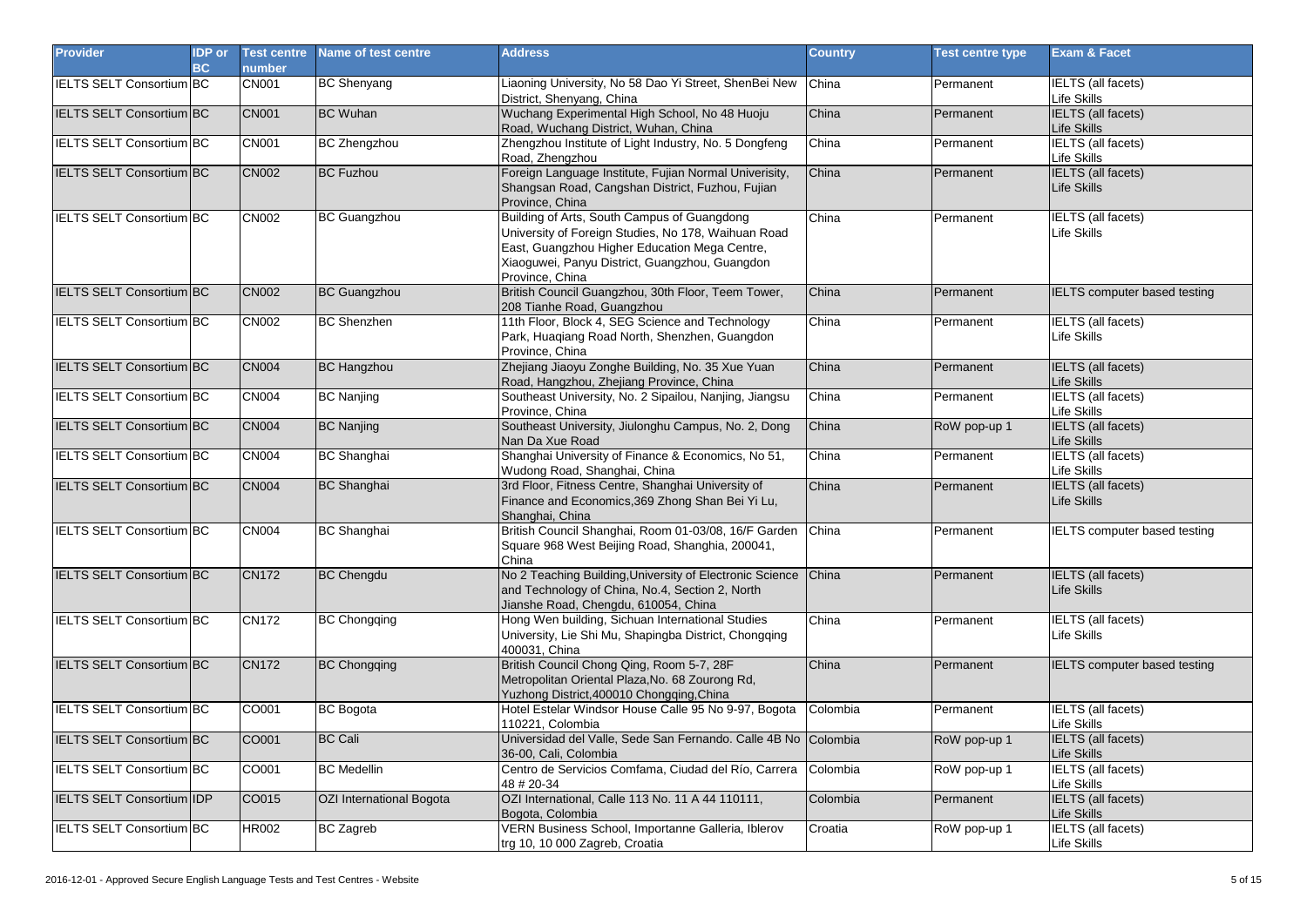| <b>Provider</b>                  | <b>IDP</b> or<br>BC | <b>Test centre</b><br>number | Name of test centre     | <b>Address</b>                                                                                                        | <b>Country</b>     | <b>Test centre type</b> | <b>Exam &amp; Facet</b>                  |
|----------------------------------|---------------------|------------------------------|-------------------------|-----------------------------------------------------------------------------------------------------------------------|--------------------|-------------------------|------------------------------------------|
| <b>IELTS SELT Consortium BC</b>  |                     | <b>CU003</b>                 | <b>BC</b> Havana        | British Council, British Embassy, Calle 34 esq 7 ma.,<br>Miramar, Ciudad Habana, Cuba                                 | Cuba               | RoW pop-up 1            | <b>IELTS</b> (all facets)<br>Life Skills |
| IELTS SELT Consortium BC         |                     | <b>CY006</b>                 | <b>BC Nicosia North</b> | Near East College, Yakin Dogu Kolleji, Yakin Dogu,<br>Universitesi Bulvari, Dikmen, Lefkosa, Nicosia North,<br>Cyprus | Cyprus (North)     | RoW pop-up 2            | <b>IELTS</b> (all facets)<br>Life Skills |
| IELTS SELT Consortium BC         |                     | CY006                        | <b>BC Nicosia South</b> | Journalist House, 12 Rik Avenue, 2120 Aglantzia,<br>Nicosia South, Cyprus                                             | Cyprus (South)     | RoW pop-up 1            | IELTS (all facets)<br>Life Skills        |
| IELTS SELT Consortium BC         |                     | CZ001                        | <b>BC Prague</b>        | British Council, Politickych veznu 13, 110 00 Prague 1,<br><b>Czech Republic</b>                                      | Czech Republic     | RoW pop-up 2            | <b>IELTS</b> (all facets)<br>Life Skills |
| IELTS SELT Consortium BC         |                     | GR005                        | <b>BC Copenhagen</b>    | IELTS, Nikolaj Plads 26, 2., Copenhagen1067, Denmark Denmark                                                          |                    | RoW pop-up 2            | <b>IELTS</b> (all facets)<br>Life Skills |
| IELTS SELT Consortium BC         |                     | <b>CU003</b>                 | <b>BC Santo Domingo</b> | Saint George School, Calle Porfirio Herrera No. 6,<br>Ensanche Piantini, Santo Domingo, Dominican Republic            | Dominican Republic | RoW pop-up 1            | <b>IELTS</b> (all facets)<br>Life Skills |
| IELTS SELT Consortium BC         |                     | CO001                        | <b>BC</b> Ecuador       | Guayaquil                                                                                                             | Ecuador            | RoW pop-up 1            | <b>IELTS</b> (all facets)<br>Life Skills |
| IELTS SELT Consortium BC         |                     | CO001                        | <b>BC</b> Ecuador       | Gregorio Munga N37-12 Y Maria Angelica Carillo, Quito<br>170201                                                       | Ecuador            | RoW pop-up 1            | <b>IELTS</b> (all facets)<br>Life Skills |
| <b>IELTS SELT Consortium BC</b>  |                     | EG001                        | <b>BC Cairo</b>         | Pyramisa Hotel, 60 Giza Street, Dokki, Cairo, Egypt                                                                   | Egypt              | Permanent               | <b>IELTS</b> (all facets)<br>Life Skills |
| <b>IELTS SELT Consortium BC</b>  |                     | EG002                        | <b>BC</b> Alexandria    | Four Seasons - San Stefano: 399 El Gaish Road,<br>Alexandria, Egypt                                                   | Egypt              | Permanent               | <b>IELTS</b> (all facets)<br>Life Skills |
| <b>IELTS SELT Consortium IDP</b> |                     | EG005                        | <b>IDP Cairo</b>        | Fairmont Hotel, Fairmont Towers, Uruba Street,<br>Heliopolis, Egypt                                                   | Egypt              | Permanent               | <b>IELTS</b> (all facets)                |
| IELTS SELT Consortium IDP        |                     | EG005                        | <b>IDP Cairo</b>        | <b>IDP Education Heliopolis, 31 Omar Bekeir Street,</b><br>Heliopolis 11361, Eqypt                                    | Egypt              | Permanent               | Life Skills                              |
| IELTS SELT Consortium IDP        |                     | EG750                        | <b>IDP</b> Alexandria   | IDP Education, 20 Mahmoud ElDeeb Street, Zizinia,<br>Alexandria, Egypt                                                | Egypt              | Permanent               | Life Skills                              |
| <b>IELTS SELT Consortium IDP</b> |                     | EG750                        | <b>IDP</b> Alexandria   | Hilton Alexandria Corniche, 544 El Geish Road, Sidi<br>Bishr, Alexandria, Egypt 21611                                 | Egypt              | Permanent               | IELTS (all facets)                       |
| <b>IELTS SELT Consortium BC</b>  |                     | <b>LT001</b>                 | <b>BC Tallinn</b>       | Tallinna Ülikooli Keelekeskus/ Tallinn University<br>Language Centre, Narva mnt 29, Tallinn, Estonia, 10120           | Estonia            | RoW pop-up 2            | <b>IELTS</b> (all facets)<br>Life Skills |
| IELTS SELT Consortium BC         |                     | ET001                        | <b>BC Addis Ababa</b>   | British Council, Comoros Street, Addis Ababa, Ethiopia                                                                | Ethiopia           | Permanent               | <b>IELTS</b> (all facets)<br>Life Skills |
| IELTS SELT Consortium IDP        |                     | FJ003                        | <b>IDP Suva</b>         | CHES, 195 Princes Road, Tamavua, Suva, Fiji                                                                           | Fiji               | RoW pop-up 1            | <b>IELTS</b> (all facets)<br>Life Skills |
| IELTS SELT Consortium BC         |                     | GR005                        | <b>BC Helsinki</b>      | Fredrikinkatu 20 A 9, 00120 Helsinki, Finland                                                                         | Finland            | RoW pop-up 1            | <b>IELTS</b> (all facets)<br>Life Skills |
| IELTS SELT Consortium BC         |                     | FR585                        | <b>BC Paris</b>         | Eurosites - 27 rue Godillot - 93400 Saint Ouen - France                                                               | France             | Permanent               | <b>IELTS</b> (all facets)<br>Life Skills |
| IELTS SELT Consortium BC         |                     | GE001                        | <b>BC Tbilisi</b>       | Training Centre of Justice of Georgia, 3 Politkovskaia<br>Street, Tbilisi 0114, Georgia                               | Georgia            | RoW pop-up 1            | <b>IELTS</b> (all facets)<br>Life Skills |
| IELTS SELT Consortium BC         |                     | <b>DE708</b>                 | <b>BC Dusseldorf</b>    | A&O Düsseldorf Hauptbahnhof, Corneliusstr. 9,<br>Deutschland - 40215 Düsseldorf, Germany                              | Germany            | RoW pop-up 1            | <b>IELTS</b> (all facets)<br>Life Skills |
| <b>IELTS SELT Consortium BC</b>  |                     | GH001                        | <b>BC</b> Accra         | British Council, Liberia Road, Accra, Ghana                                                                           | Ghana              | Permanent               | <b>IELTS</b> (all facets)<br>Life Skills |
| <b>IELTS SELT Consortium BC</b>  |                     | <b>GR005</b>                 | <b>BC Athens</b>        | Crowne Plaza Hotel, Michalakopoulou 50, 11528<br>Athens - Greece                                                      | Greece             | RoW pop-up 1            | <b>IELTS</b> (all facets)<br>Life Skills |
| IELTS SELT Consortium BC         |                     | GBS12                        | <b>BC Guernsey</b>      | Guernsey College of Further Education, Route des<br>Coutanchez, St Peter Port, Guernsey GY1 2TT                       | Guernsey           | RoW pop-up 1            | Life Skills                              |
| <b>IELTS SELT Consortium BC</b>  |                     | <b>HK001</b>                 | <b>BC Hong Kong</b>     | New World Millennium Hong Kong Hotel, 72 Mody<br>Road, Tsim Sha Tsui East, Kowloon, Hong Kong                         | Hong Kong          | Permanent               | <b>IELTS</b> (all facets)<br>Life Skills |
| IELTS SELT Consortium BC         |                     | <b>HK001</b>                 | <b>BC Hong Kong</b>     | 3 Supreme Court Road, Admiralty, Hong Kong                                                                            | Hong Kong          | Permanent               | IELTS computer based testing             |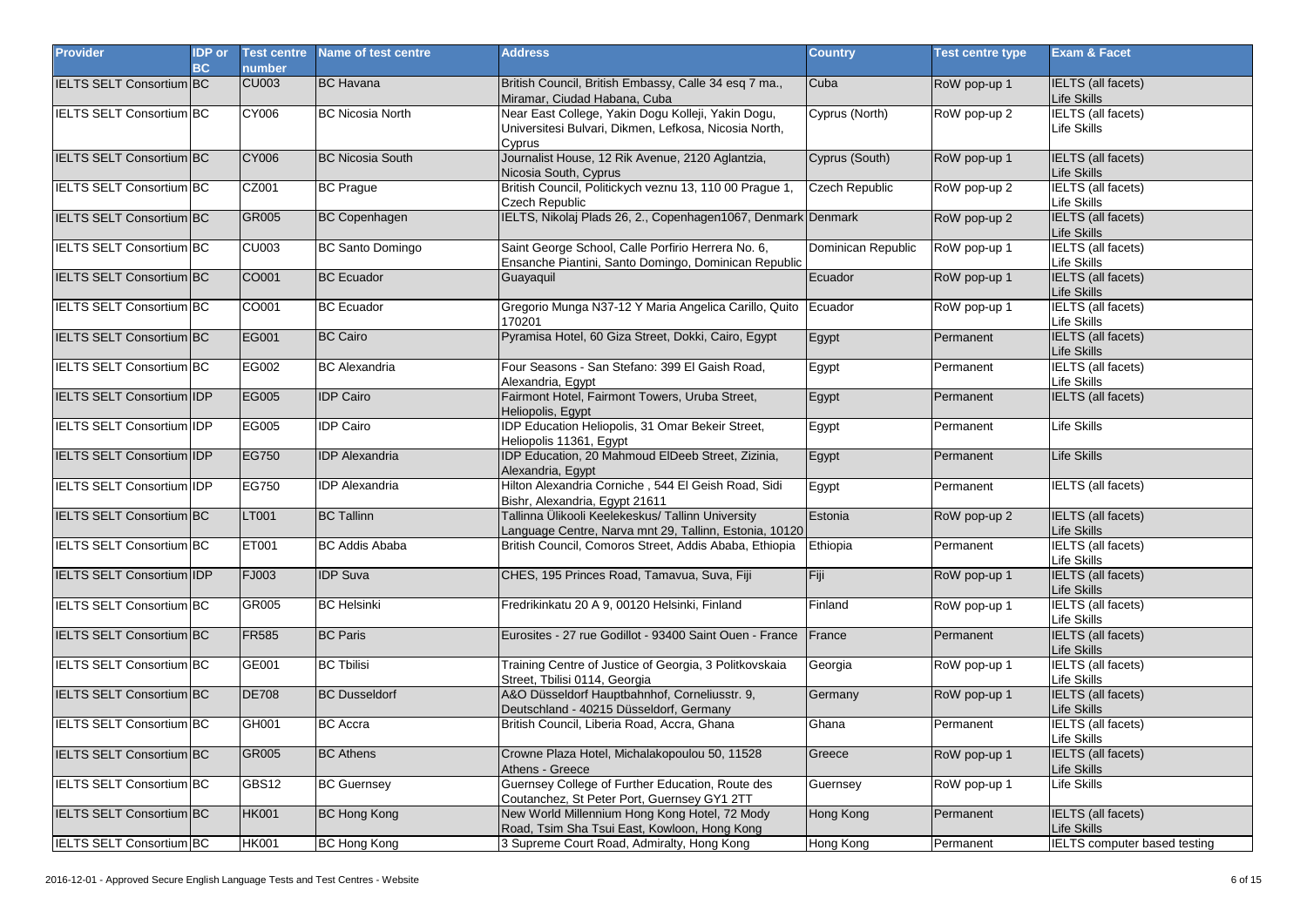| <b>Provider</b>                   | <b>IDP</b> or<br><b>BC</b> | <b>Test centre</b><br>number | Name of test centre   | <b>Address</b>                                                                                                                                    | <b>Country</b>   | <b>Test centre type</b> | <b>Exam &amp; Facet</b>                  |
|-----------------------------------|----------------------------|------------------------------|-----------------------|---------------------------------------------------------------------------------------------------------------------------------------------------|------------------|-------------------------|------------------------------------------|
| <b>IELTS SELT Consortium IDP</b>  |                            | <b>HK027</b>                 | <b>IDP Hong Kong</b>  | Courtyard By Marriott Hong Kong Sha Tin, 1 On Ping<br>Street, Shatin, N.T. Hong Kong                                                              | Hong Kong        | Permanent               | <b>IELTS</b> (all facets)<br>Life Skills |
| <b>IELTS SELT Consortium IDP</b>  |                            | <b>HK027</b>                 | <b>IDP Hong Kong</b>  | Novotel Century Hong Kong, 238 Jaffe Road, Wanchai,<br>Hong Kong                                                                                  | <b>Hong Kong</b> | Permanent               | <b>IELTS</b> (all facets)<br>Life Skills |
| <b>IELTS SELT Consortium BC</b>   |                            | <b>HU001</b>                 | <b>BC Budapest</b>    | 13/14 Madach Imre ut 1075 Budapest, Hungary                                                                                                       | Hungary          | RoW pop-up 1            | <b>IELTS</b> (all facets)<br>Life Skills |
| <b>IELTS SELT Consortium BC</b>   |                            | <b>IN001</b>                 | <b>BC</b> Ahmedabad   | Hotel Sarovar Portico .Bhavan's College Road,<br>Khanpur, Ahmedabad, Gujarat - 380001, India                                                      | India            | Permanent               | <b>IELTS</b> (all facets)<br>Life Skills |
| <b>IELTS SELT Consortium BC</b>   |                            | <b>IN001</b>                 | <b>BC Bangalore</b>   | Matthan Hotel, Old Airport Rd, Kodihalli, Bengaluru,<br>Karnataka 560017                                                                          | India            | Permanent               | <b>IELTS</b> (all facets)<br>Life Skills |
| IELTS SELT Consortium BC          |                            | <b>IN001</b>                 | <b>BC Chandigarh</b>  | Hotel Hometel. Plot No 147-148, Industrial Area Phase<br>1, Chandigarh - 160002, India                                                            | India            | Permanent               | <b>IELTS</b> (all facets)<br>Life Skills |
| IELTS SELT Consortium BC          |                            | <b>IN001</b>                 | <b>BC Chennai</b>     | Residency Towers, 115, Sir Thyagaraya Road, Chennai India<br>600017, India                                                                        |                  | Permanent               | <b>IELTS</b> (all facets)<br>Life Skills |
| <b>IELTS SELT Consortium BC</b>   |                            | <b>IN001</b>                 | <b>BC Chennai</b>     | Redsun Soft Tech Pvt. Ltd, 8th Floor Temple Tower,<br>Anna Salai, CIT Nagar West, Nandanam, Chennai,<br>Tamil Nadu 600035, India                  | India            | Permanent               | <b>IELTS</b> computer based testing      |
| IELTS SELT Consortium BC          |                            | <b>IN001</b>                 | <b>BC Cochin</b>      | The Avenue Regent 39/2026, M. G. Road, Ernakulam,<br>Kochi, Kerala - 682016, India                                                                | India            | Permanent               | <b>IELTS</b> (all facets)<br>Life Skills |
| <b>IELTS SELT Consortium BC</b>   |                            | <b>IN001</b>                 | <b>BC Hyderabad</b>   | Royalton Hotel, 5-9-208 Chirag Ali Lane, Abids,<br>Hyderabad, Andhra Pradesh-500001, India                                                        | India            | Permanent               | <b>IELTS</b> (all facets)<br>Life Skills |
| <b>IELTS SELT Consortium BC</b>   |                            | <b>IN001</b>                 | <b>BC</b> Jalandhar   | Hotel Ramada Plaza. Nam Dev Chowk, G.T. Road,<br>Jalandhar, Punjab - 144001, India                                                                | India            | Permanent               | <b>IELTS</b> (all facets)<br>Life Skills |
| IELTS SELT Consortium BC          |                            | <b>IN001</b>                 | <b>BC Kolkata</b>     | Hotel Hindustan International 235/1, AJC Bose Road,<br>Kolkata - 700020, India                                                                    | India            | Permanent               | <b>IELTS</b> (all facets)<br>Life Skills |
| <b>IELTS SELT Consortium BC</b>   |                            | <b>IN001</b>                 | <b>BC Mumbai</b>      | Hotel Kohinoor Continental, Andheri Kurla Road, Next to India<br>Chakala ( J.B.Nagar ) Metro Station, Andheri East,<br>Mumbai, Maharashtra 400059 |                  | Permanent               | <b>IELTS</b> (all facets)<br>Life Skills |
| IELTS SELT Consortium BC          |                            | <b>IN001</b>                 | <b>BC</b> Mumbai      | Thakur Polytechnic College, Thakur Complex, West to<br>Western Express Highway, Kanivli (E), Mumbai -<br>400101                                   | India            | Permanent               | <b>IELTS computer based testing</b>      |
| <b>IELTS SELT Consortium BC</b>   |                            | <b>IN001</b>                 | <b>BC New Delhi</b>   | India Corporate Centre J2, B1 extension, Mohan<br>Cooperative, Mathura Road, New Delhi 160044, India                                              | India            | Permanent               | <b>IELTS</b> (all facets)<br>Life Skills |
| <b>IELTS SELT Consortium BC</b>   |                            | <b>IN001</b>                 | <b>BC New Delhi</b>   | IIHMR college Plot No. 3,<br>Sector 18A, Phase- II, Dwarka,<br>New Delhi,<br>Delhi 110075                                                         | India            | Permanent               | <b>IELTS computer based testing</b>      |
| <b>IELTS SELT Consortium BC</b>   |                            | <b>IN001</b>                 | <b>BC Pune</b>        | Hotel Sagar Plaza 1, Bund Garden Road, Camp, Pune - India<br>411001. India                                                                        |                  | Permanent               | <b>IELTS</b> (all facets)<br>Life Skills |
| IELTS SELT Consortium BC          |                            | <b>IN001</b>                 | <b>BC</b> Goa         | Nagoa Grande Resort And Spa, Nagoa, Arpora, Bardez India<br>Goa, Nagoa Road, Panjim 403516, India                                                 |                  | RoW pop-up 1            | <b>IELTS</b> (all facets)<br>Life Skills |
| IELTS SELT Consortium IDP         |                            | <b>IN855</b>                 | <b>IDP Ahmedabad</b>  | Hotel President, Off C G Road, Opp Municipal Market,<br>Navrangpura, Ahmedabad - 380009, India                                                    | India            | Permanent               | <b>IELTS</b> (all facets)<br>Life Skills |
| <b>IELTS SELT Consortium IDP</b>  |                            | <b>IN855</b>                 | <b>IDP Bangalore</b>  | The Monarch Luxur Hotel, No 67 Infantary Road,<br>Bangalore - 560001, India                                                                       | India            | Permanent               | <b>IELTS</b> (all facets)<br>Life Skills |
| IELTS SELT Consortium IDP         |                            | <b>IN855</b>                 | <b>IDP Chandigarh</b> | Hotel Chandigarh Beckons, Sector 42-D, Chandigarh-<br>160036, India                                                                               | India            | Permanent               | <b>IELTS</b> (all facets)<br>Life Skills |
| <b>IELTS SELT Consortium IDP</b>  |                            | <b>IN855</b>                 | <b>IDP Chennai</b>    | Planet EDU Pvt Ltd, Basement, BB, Raintree Place, No. India<br>7, McNichols Road, Chetpet, Chennai, India                                         |                  | Permanent               | Life Skills                              |
| <b>IELTS SELT Consortium IIDP</b> |                            | <b>IN855</b>                 | <b>IDP Chennai</b>    | Hotel Deccan Plaza, No 36, Royapettah High Road,<br>Chennai, 600014, India                                                                        | India            | Permanent               | <b>IELTS (all facets)</b>                |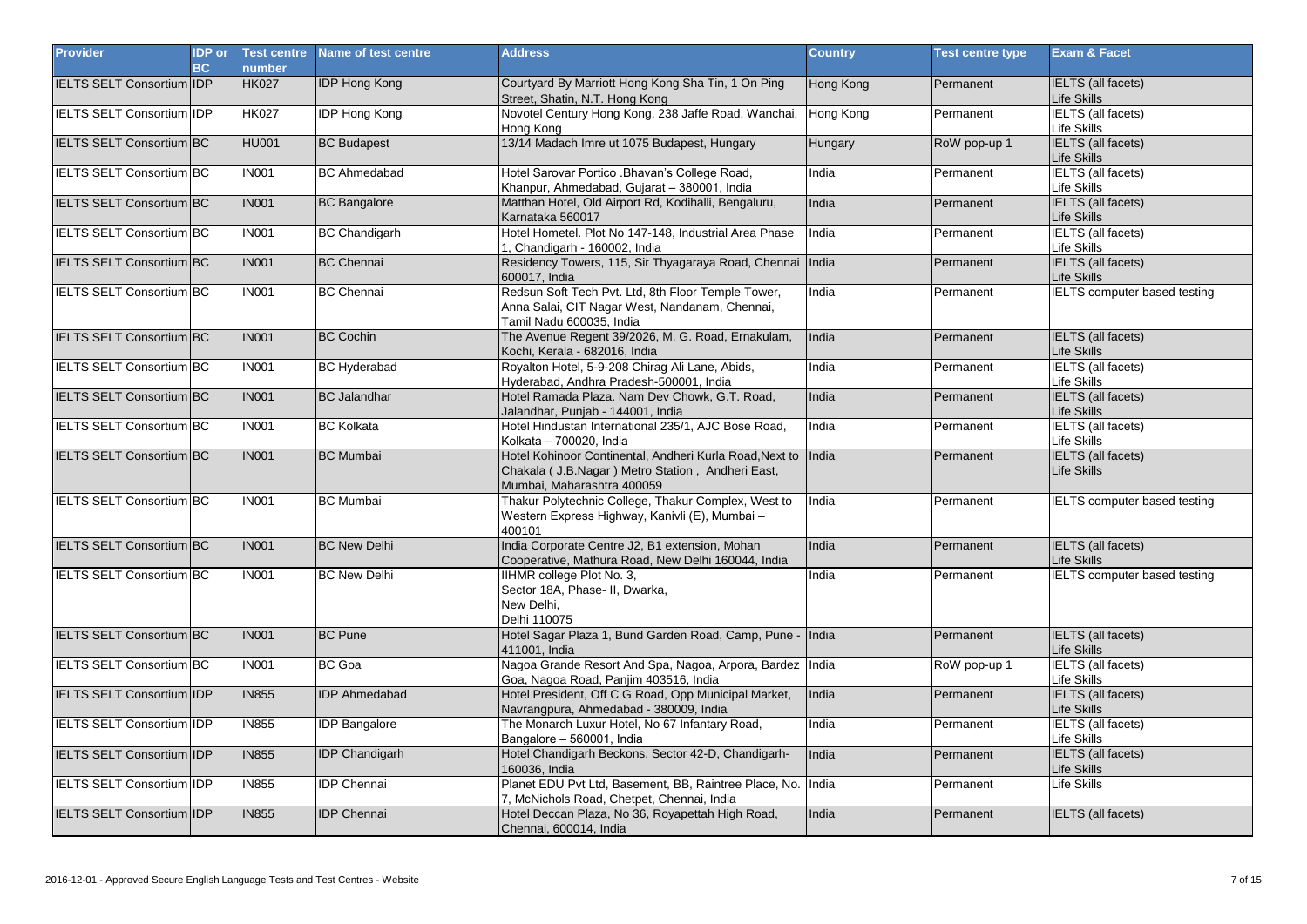| <b>Provider</b>                  | <b>IDP</b> or<br><b>BC</b> | <b>Test centre</b><br>number | Name of test centre      | <b>Address</b>                                                                                                                                                      | <b>Country</b> | <b>Test centre type</b> | <b>Exam &amp; Facet</b>                  |
|----------------------------------|----------------------------|------------------------------|--------------------------|---------------------------------------------------------------------------------------------------------------------------------------------------------------------|----------------|-------------------------|------------------------------------------|
| <b>IELTS SELT Consortium IDP</b> |                            | <b>IN855</b>                 | <b>IDP Cochin</b>        | The Center Hotel, Panampilly Nagar, Kochi - 682036,<br>India                                                                                                        | India          | Permanent               | IELTS (all facets)<br>Life Skills        |
| IELTS SELT Consortium IDP        |                            | <b>IN855</b>                 | <b>IDP Hyderabad</b>     | Hotel Luminous One Continent, 4-1-1001, Above Brand India<br>Factory, Abids, Hyderabad - 500001, India                                                              |                | Permanent               | <b>IELTS</b> (all facets)<br>Life Skills |
| <b>IELTS SELT Consortium IDP</b> |                            | <b>IN855</b>                 | <b>IDP Jalandhar</b>     | Hotel The Maya, EH-178, Civil Lines, Jalandhar, India                                                                                                               | India          | Permanent               | <b>IELTS</b> (all facets)<br>Life Skills |
| <b>IELTS SELT Consortium IDP</b> |                            | <b>IN855</b>                 | <b>IDP Kolkata</b>       | Block A, B & C, 6th Floor, 22 Camac Street, Kolkata -<br>700016. India                                                                                              | India          | Permanent               | <b>IELTS</b> (all facets)<br>Life Skills |
| <b>IELTS SELT Consortium IDP</b> |                            | <b>IN855</b>                 | <b>IDP Mumbai</b>        | YMCA International House, 18, YMCA Road, Mumbai<br>Central, Mumbai - 400 008, India                                                                                 | India          | Permanent               | <b>IELTS</b> (all facets)<br>Life Skills |
| <b>IELTS SELT Consortium IDP</b> |                            | <b>IN855</b>                 | <b>IDP New Delhi</b>     | Hotel Madhuban, GK 1, B-71, Greater Kailash -1, New<br>Delhi - 110048, India                                                                                        | India          | Permanent               | <b>IELTS</b> (all facets)<br>Life Skills |
| <b>IELTS SELT Consortium IDP</b> |                            | <b>IN855</b>                 | <b>IDP</b> Pune          | Centurion Hotel, Near Akashwani, Shivajinagar, Pune -<br>411005, India                                                                                              | India          | Permanent               | <b>IELTS</b> (all facets)<br>Life Skills |
| <b>IELTS SELT Consortium IDP</b> |                            | <b>ID017</b>                 | <b>IDP Bali</b>          | The British Institute (TBI) Bali, Jalan PB. Sudirman, No.<br>6, Denpasar, Bali, Indonesia                                                                           | Indonesia      | RoW pop-up 1            | <b>IELTS</b> (all facets)<br>Life Skills |
| IELTS SELT Consortium IIDP       |                            | <b>ID017</b>                 | <b>IDP South Jakarta</b> | IDP South Jakarta - Raffles International Christian<br>School, Jl. Gedung Hijau Raya I No. 1, Pondok Indah<br>12140, Indonesia                                      | Indonesia      | Permanent               | <b>IELTS</b> (all facets)<br>Life Skills |
| <b>IELTS SELT Consortium BC</b>  |                            | <b>ID195</b>                 | <b>BC</b> Jakarta        | British Council Indonesia Foundation, Office 8 Building,<br>9th Floor, Sudirman Central Business District Lot. 28,<br>Jl. Jend. Sudirman Kav. 52-53, Jakarta 12190, | Indonesia      | Permanent               | <b>IELTS</b> (all facets)<br>Life Skills |
| <b>IELTS SELT Consortium IDP</b> |                            | <b>IR120</b>                 | Irsafam                  | Irsafam, 5th floor, No. 812, Philips Building, Barati Alley, Iran<br>Enghelab Avenue, Tehran, Iran                                                                  |                | RoW pop-up 1            | IELTS (all facets)<br>Life Skills        |
| <b>IELTS SELT Consortium BC</b>  |                            | IQ016                        | <b>BC Baghdad</b>        | Medical City, Dard Al Mousawi Building, Baghdad, Iraq                                                                                                               | <b>Traq</b>    | Permanent               | <b>IELTS</b> (all facets)<br>Life Skills |
| IELTS SELT Consortium BC         |                            | <b>IQ016</b>                 | <b>BC Erbil</b>          | Dedeman Hotel, 60 Meter Street, Setekan Nr 36246062  Iraq<br>Erbil, Northern Iraq                                                                                   |                | Permanent               | <b>IELTS</b> (all facets)<br>Life Skills |
| IELTS SELT Consortium BC         |                            | GBS11                        | <b>BC</b> Isle of Man    | The Isle of Man College, Homefield Road, Douglas, Isle<br>of Man IM2 6RB                                                                                            | Isle of Man    | RoW pop-up 1            | <b>Life Skills</b>                       |
| IELTS SELT Consortium BC         |                            | <b>IL001</b>                 | <b>BC Tel Aviv</b>       | Sason Hogi Tower, 12 Abba Hillel Road, Ramat Gan,<br>Tel Aviv, Israel                                                                                               | Israel         | RoW pop-up 1            | <b>IELTS</b> (all facets)<br>Life Skills |
| <b>IELTS SELT Consortium BC</b>  |                            | <b>IT264</b>                 | <b>BC Rome</b>           | Melià Roma Aurelia Antica Hotel Via degli<br>Aldobrandeschi, 223, 00163 Rome, Italy                                                                                 | Italy          | RoW pop-up 1            | <b>IELTS</b> (all facets)<br>Life Skills |
| IELTS SELT Consortium BC         |                            | <b>JMS01</b>                 | <b>BC Kingston</b>       | Department of Language Linguistics and Philosophy,<br>University of the West Indies, Mona, Kingston 7,                                                              | Jamaica        | RoW pop-up 2            | <b>IELTS</b> (all facets)<br>Life Skills |
| IELTS SELT Consortium BC         |                            | JP090                        | <b>BC Tokyo</b>          | Kenkyusha Building, 1-2, Kagurazaka Shinjuku-ku,<br>Tokyo162-0825 Japan                                                                                             | Japan          | Permanent               | <b>IELTS</b> (all facets)<br>Life Skills |
| IELTS SELT Consortium BC         |                            | JP099                        | <b>BC</b> Osaka          | Umeda Central Building, TKP Garden City, 2-11-16<br>Sonezaki, Kitaku, Osaka 530-0057, Japan                                                                         | Japan          | Permanent               | <b>IELTS</b> (all facets)<br>Life Skills |
| IELTS SELT Consortium BC         |                            | GBS13                        | <b>BC Jersey</b>         | Highlands College, Highlands Lane, St Saviour, Jersey<br>JE1 1HL                                                                                                    | Jersey         | RoW pop-up 1            | Life Skills                              |
| <b>IELTS SELT Consortium BC</b>  |                            | <b>JO001</b>                 | <b>BC</b> Amman          | British Council, Building 39B Rainbow Street, off First<br>Circle, Amman, Jordan                                                                                    | Jordan         | Permanent               | <b>IELTS</b> (all facets)<br>Life Skills |
| IELTS SELT Consortium IDP        |                            | JO300                        | UniHouse Amman           | UniHouse, Amman, Jubiha Jordan University Northern<br>Gate 11941, Jordan                                                                                            | Jordan         | Permanent               | <b>IELTS</b> (all facets)<br>Life Skills |
| IELTS SELT Consortium BC         |                            | KZ001                        | <b>BC Almaty</b>         | KIMEP University, 4 Abay Avenue, Valikhanov<br>Boulevard, Almaty 050010, Kazakhstan                                                                                 | Kazakhstan     | Permanent               | <b>IELTS</b> (all facets)<br>Life Skills |
| <b>IELTS SELT Consortium BC</b>  |                            | <b>KZ001</b>                 | <b>BC</b> Astana         | KAZGUU, 8 Korgalzhin Street, Astana, Kazakhstan                                                                                                                     | Kazakhstan     | Permanent               | <b>IELTS</b> (all facets)<br>Life Skills |
| <b>IELTS SELT Consortium IDP</b> |                            | <b>KZ004</b>                 |                          | InterPress Exams Centre Astana InterPress Exam Centre, 4th floor, 12a, Kazhymukan<br>Street, Astana 10000, Kazakhstan                                               | Kazakhstan     | Permanent               | <b>IELTS</b> (all facets)<br>Life Skills |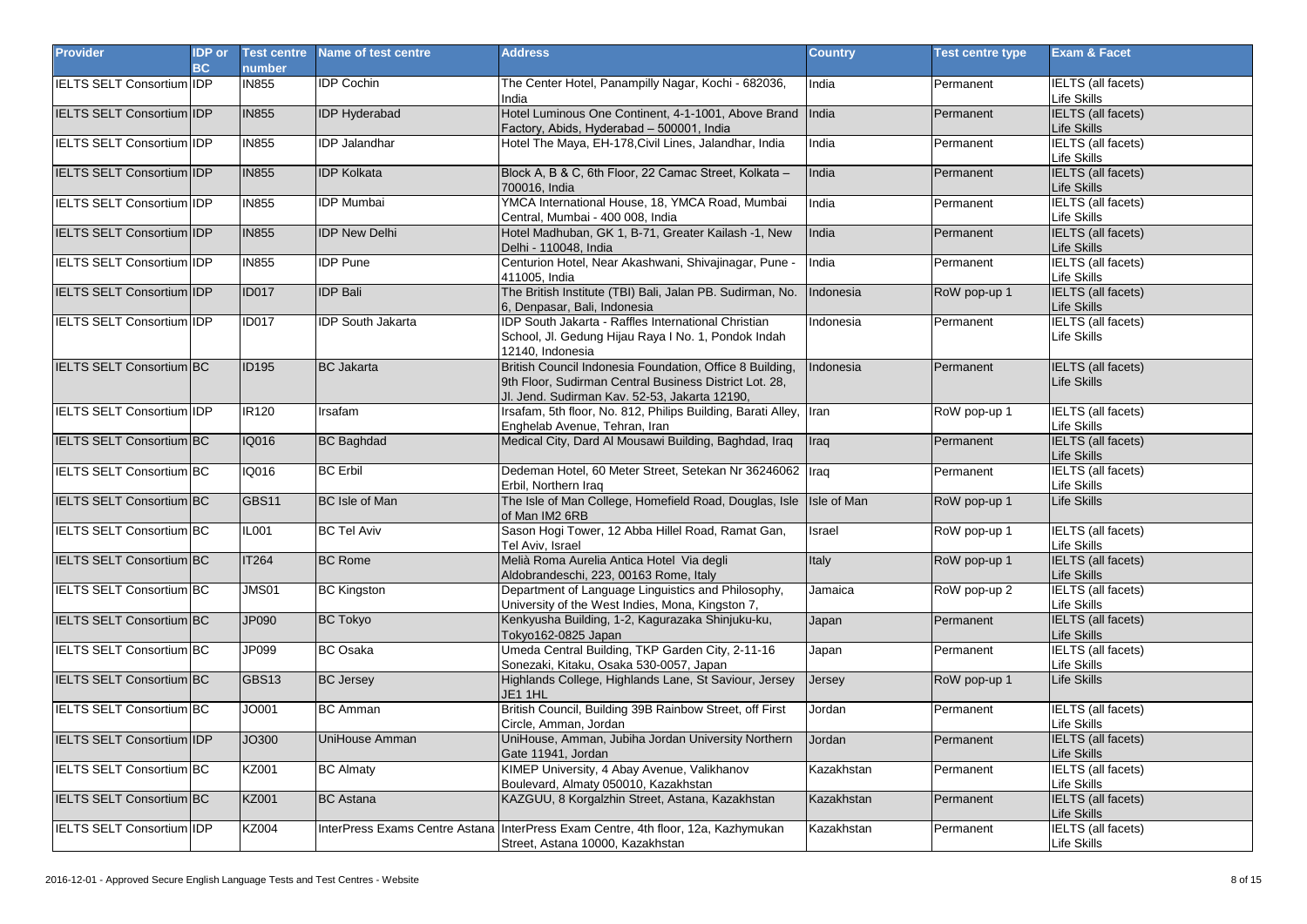| <b>Provider</b>                  | <b>IDP</b> or<br><b>BC</b> | <b>Test centre</b><br>number | Name of test centre                         | <b>Address</b>                                                                                                                  | <b>Country</b>   | <b>Test centre type</b> | Exam & Facet                                                                    |
|----------------------------------|----------------------------|------------------------------|---------------------------------------------|---------------------------------------------------------------------------------------------------------------------------------|------------------|-------------------------|---------------------------------------------------------------------------------|
| <b>IELTS SELT Consortium IDP</b> |                            | <b>KZ005</b>                 |                                             | InterPress Exams Centre Almaty InterPress Exams Centre, level 3, 46, Mynbayeva<br>Street, Almaty 50057, Kazakhstan              | Kazakhstan       | Permanent               | <b>IELTS</b> (all facets)<br>Life Skills                                        |
| IELTS SELT Consortium IDP        |                            | KZ005                        | InterPress Exams Centre Atyrau              | Room 434/433, Governmental University, Economic<br>and Law Faculty, 212, Studentcheskiy Ave, Atyrau,<br>Kazakhstan              | Kazakhstan       | RoW pop-up 1            | <b>IELTS</b> (all facets)<br>Life Skills                                        |
| IELTS SELT Consortium BC         |                            | <b>KE001</b>                 | <b>BC</b> Nairobi                           | British Council, Upper Hill Road, Upper Hill, Nairobi,<br>Kenya                                                                 | Kenya            | Permanent               | <b>IELTS</b> (all facets)<br>Life Skills                                        |
| IELTS SELT Consortium BC         |                            | AL001                        | <b>BC Kosovo</b>                            | British Council Kosovo, Perandori Justinian no. 6,<br>Qyteza Pejton, Prishtina 10 000, Republic of Kosovo                       | Kosovo           | RoW pop-up 1            | <b>IELTS</b> (all facets)<br>Life Skills                                        |
| <b>IELTS SELT Consortium BC</b>  |                            | <b>KW001</b>                 | <b>BC Kuwait City</b>                       | American University of Kuwait, Opposite Salmiya<br>Palace Hotel, Off Gulf Road, Salmiya, Kuwait                                 | Kuwait           | Permanent               | <b>IELTS</b> (all facets)<br>Life Skills<br><b>IELTS</b> computer based testing |
| IELTS SELT Consortium IDP        |                            | KW033                        | <b>IDP Kuwait City</b>                      | Millennium Hotel and Convention Centre Kuwait, 4th<br>Ring Road, Abou Thar Al Ghafari Steet, Salmiya, Kuwait                    | Kuwait           | Permanent               | <b>IELTS</b> (all facets)<br>Life Skills                                        |
| <b>IELTS SELT Consortium IDP</b> |                            | <b>KZ005</b>                 | Interpress Exams Centre -<br><b>Bishkek</b> | 49 Razzakova Street, Bishkek, Kyrgyzstan                                                                                        | Kyrgyzstan       | RoW pop-up 1            | <b>IELTS</b> (all facets)<br>Life Skills                                        |
| <b>IELTS SELT Consortium IDP</b> |                            | <b>LA004</b>                 | <b>IDP</b> Vientiane                        | Vientiane College, Rue 23 Singha, Ban Phonexay<br>Xaisettha District, Vientiane, Laos                                           | Laos             | RoW pop-up 1            | <b>IELTS</b> (all facets)<br>_ife Skills                                        |
| <b>IELTS SELT Consortium BC</b>  |                            | LT001                        | <b>BC Riga</b>                              | Baltic Council for International Education, 33/35<br>Gertrudes str., Riga LV1011, Latvia                                        | Latvia           | RoW pop-up 2            | <b>IELTS</b> (all facets)<br>Life Skills                                        |
| IELTS SELT Consortium BC         |                            | LB001                        | <b>BC</b> Beirut                            | Université Saint Joseph, Facult of Economics and<br>Sports, Mathaf Area, Damascus Road, 20641509,<br>Beirut, Lebanon            | Lebanon          | Permanent               | <b>IELTS</b> (all facets)<br>Life Skills                                        |
| <b>IELTS SELT Consortium BC</b>  |                            | <b>MK001</b>                 | <b>BC Skopje</b>                            | British Council, Bul.Goce Delcev 6, 1000 Skopje,<br>Macedonia                                                                   | Macedonia        | RoW pop-up 1            | <b>IELTS</b> (all facets)<br>Life Skills                                        |
| IELTS SELT Consortium BC         |                            | <b>MU861</b>                 | <b>BC</b> Mauritius                         | Lycée Français de Tananarive (LFT), 101 Ambatobe,<br>BP 4019, Antananarive, Madagascar                                          | Madagascar       | RoW pop-up 1            | <b>IELTS</b> (all facets)<br>Life Skills                                        |
| <b>IELTS SELT Consortium BC</b>  |                            | ZA001                        | <b>BC Johannesburg</b>                      | Lilongwe Pacific Hotel, City Centre, Lilongwe, Malawi                                                                           | Malawi           | RoW pop-up 1            | <b>IELTS</b> (all facets)<br>Life Skills                                        |
| <b>IELTS SELT Consortium BC</b>  |                            | MY001                        | <b>BC Kuala Lumpur</b>                      | 2nd Floor, South Block Wisma Selangor Dredging,<br>142C Jalan Ampang, 50450 Kuala Lumpur, Malaysia                              | Malaysia         | Permanent               | <b>IELTS</b> (all facets)<br>Life Skills                                        |
| IELTS SELT Consortium BC         |                            | MY003                        | <b>BC Sabah</b>                             | Best Western Kinabalu Daya Hotel, Lot 3&4, Block 9,<br>Jalan Pantai, 88000 Kota Kinabalu, Sabah, Malaysia                       | Malaysia         | RoW pop-up 1            | <b>IELTS</b> (all facets)<br>Life Skills                                        |
| <b>IELTS SELT Consortium IDP</b> |                            | MY004                        | <b>IDP Kuala Lumpur</b>                     | No 18, Jalan SS 15/8, 47500 Subang Jaya, Selangor,<br>Malavsia                                                                  | Malaysia         | Permanent               | <b>IELTS</b> (all facets)<br>Life Skills                                        |
| <b>IELTS SELT Consortium BC</b>  |                            | <b>MY017</b>                 | <b>BC Sarawak</b>                           | The Meeting Place, Sublot 6, Lot 10969, Jalan Song,<br>93350 Kuching, Sarawak, Malaysia                                         | Malaysia         | RoW pop-up 1            | <b>IELTS</b> (all facets)<br>Life Skills                                        |
| <b>IELTS SELT Consortium BC</b>  |                            | <b>LK001</b>                 | <b>BC</b> Male                              | Billabong High EPS International School, EPSS Building Maldives<br>Ameenee Magu, Male, 20371, Republic of Maldives              |                  | RoW pop-up 2            | <b>IELTS</b> (all facets)<br>Life Skills                                        |
| <b>IELTS SELT Consortium BC</b>  |                            | <b>IT264</b>                 | <b>BC</b> Valletta                          | The Malta Chamber of Commerce, Enterprise and<br>Industry, The Exchange Buildings, Republic Street,<br>Valletta vlt 1117, Malta | <b>Malta</b>     | RoW pop-up 2            | <b>IELTS</b> (all facets)<br>Life Skills                                        |
| <b>IELTS SELT Consortium IDP</b> |                            | <b>MU097</b>                 | <b>IDP Port Louis</b>                       | 4th Floor Ken Lee Building, 20 Edith Cavell Street, Port<br>Louis, Mauritius                                                    | <b>Mauritius</b> | RoW pop-up 1            | <b>IELTS</b> (all facets)<br>Life Skills                                        |
| <b>IELTS SELT Consortium IDP</b> |                            | MX026                        | International House Mexico City             | Ometusco 35, 201 Col. Hipodromo Condesa, Mexico<br>City, Mexico                                                                 | <b>Mexico</b>    | Permanent               | <b>IELTS</b> (all facets)<br>Life Skills                                        |
| <b>IELTS SELT Consortium BC</b>  |                            | MX030                        | <b>BC Mexico City</b>                       | TEC Campus Ciudad de Mexico, Calle del Puente 222,<br>Ejidos de Huipulco, Tlalpan, Mexico 14380 D.F.                            | Mexico           | Permanent               | <b>IELTS</b> (all facets)<br>_ife Skills                                        |
| <b>IELTS SELT Consortium BC</b>  |                            | <b>HK001</b>                 | <b>BC</b> Mongolia                          | ESPF Building, Oyutnii Gudamj 2, Khoroo 8,<br>Sukhbaatar District, Ulaanbaatar, Mongolia                                        | Mongolia         | RoW pop-up 2            | <b>IELTS</b> (all facets)<br>Life Skills                                        |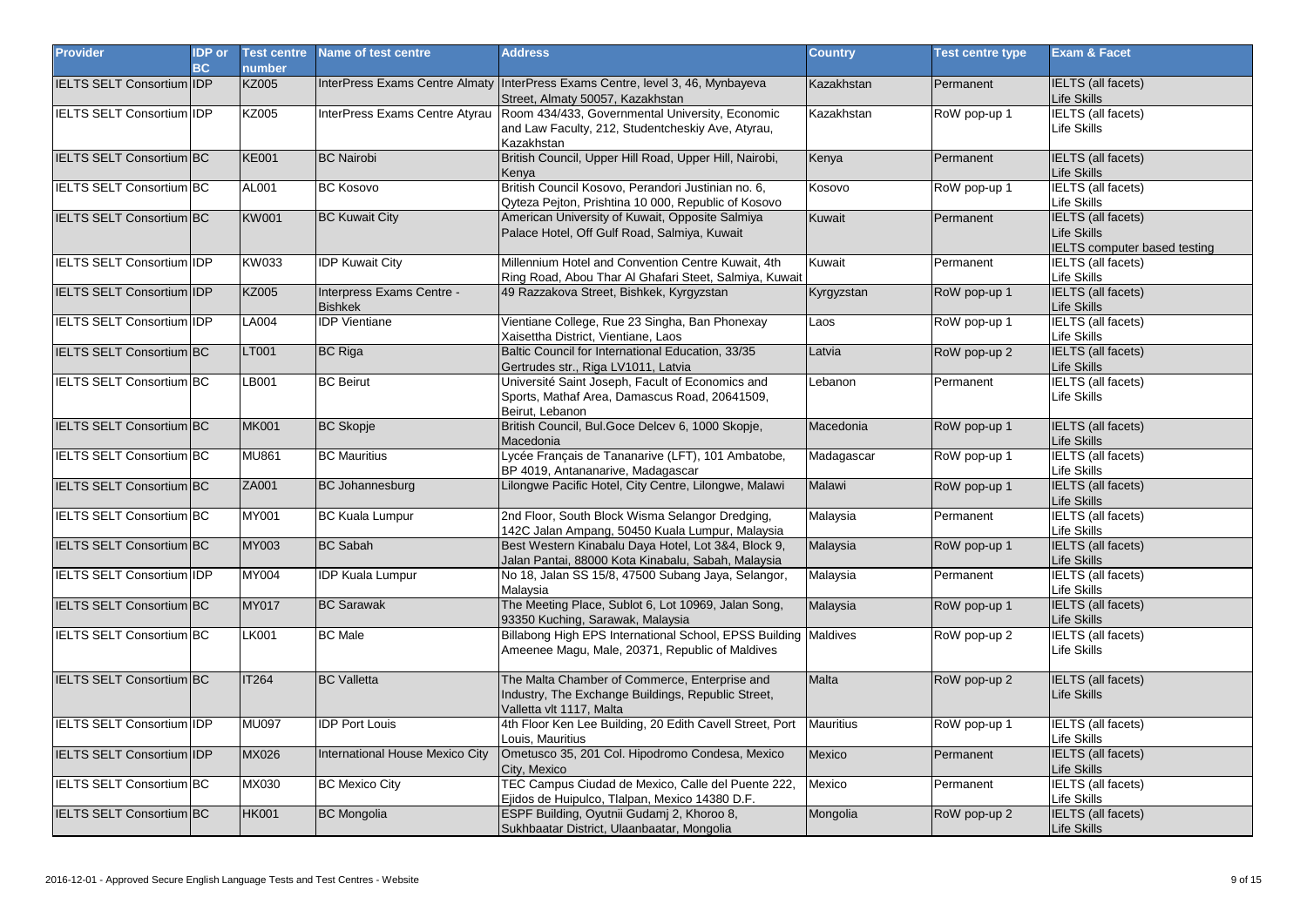| <b>Provider</b>                  | <b>IDP</b> or<br><b>BC</b> | <b>Test centre</b><br>number | Name of test centre                            | <b>Address</b>                                                                                              | <b>Country</b>                             | <b>Test centre type</b> | <b>Exam &amp; Facet</b>                                   |
|----------------------------------|----------------------------|------------------------------|------------------------------------------------|-------------------------------------------------------------------------------------------------------------|--------------------------------------------|-------------------------|-----------------------------------------------------------|
| <b>IELTS SELT Consortium BC</b>  |                            | EA001                        | <b>BC Podgorica</b>                            | Unverzitet Donja Gorica, Centar za strane jezike, 81000 Montenegro<br>Podgorica, Montenegro                 |                                            | RoW pop-up 2            | IELTS (all facets)<br>Life Skills                         |
| IELTS SELT Consortium BC         |                            | MA002                        | <b>BC Rabat</b>                                | Ecole de Gouvernance et d'économie, Avenue<br>Mohamed Ben Abdellah Regragui Rabat 10112<br>Morocco          | Morocco                                    | Permanent               | <b>IELTS</b> (all facets)<br>Life Skills                  |
| <b>IELTS SELT Consortium BC</b>  |                            | ZA001                        | <b>BC Maputo</b>                               | British Council Mozambique, 1st Floor Hollard Building,<br>269 Av Sociedade E Geografia, Maputo, Mozambique | Mozambique                                 | RoW pop-up 2            | <b>IELTS</b> (all facets)<br>Life Skills                  |
| <b>IELTS SELT Consortium BC</b>  |                            | <b>ZA001</b>                 | <b>BC Windhoek</b>                             | Hotel Safari, Corner of Auas and Aviation Streets,<br>Windhoek 9000, Namibia                                | Namibia                                    | RoW pop-up 1            | <b>IELTS</b> (all facets)<br>Life Skills                  |
| <b>IELTS SELT Consortium BC</b>  |                            | <b>NP004</b>                 | <b>BC Katmandhu</b>                            | Deluxe Convention Centre, Tripureswor, Tripura Marg,<br>Kathmandu 4260236, Nepal                            | Nepal                                      | Permanent               | <b>IELTS</b> (all facets)<br>Life Skills                  |
| <b>IELTS SELT Consortium BC</b>  |                            | <b>BE003</b>                 | <b>BC</b> Amsterdam                            | Oxford House, Nieuwezijds Voorburgwal 328/E, 1012<br>RW Amsterdam. The Netherlands                          | Netherlands                                | RoW pop-up 2            | <b>IELTS</b> (all facets)<br>Life Skills                  |
| IELTS SELT Consortium IDP        |                            | NZ013                        | <b>IDP</b> Wellington                          | Von Zedlitz building, Victoria University of Wellington,<br>Kelburn Parade, Wellington 6012, New Zealand    | New Zealand                                | RoW pop-up 1            | <b>IELTS</b> (all facets)<br>Life Skills                  |
| <b>IELTS SELT Consortium BC</b>  |                            | <b>NG050</b>                 | <b>BC</b> Abuja                                | Hawthorn Suites, 1 Uke Street, Garki 2, Abuja, Nigeria                                                      | Nigeria                                    | Permanent               | <b>IELTS</b> (all facets)<br>Life Skills                  |
| <b>IELTS SELT Consortium BC</b>  |                            | <b>NG150</b>                 | <b>BC Lagos</b>                                | Elion House Hotel Plot 7/8, Agbeke Rotinwa Street,<br>Dolphin Estate, Ikoyi, Lagos, Nigeria                 | Nigeria                                    | Permanent               | <b>IELTS</b> (all facets)<br>Life Skills                  |
| IELTS SELT Consortium BC         |                            | <b>NG150</b>                 | <b>BC Lagos</b>                                | ChamsCity, Lagos State Digital Village, Ikeja, Lagos,<br>Nigeria                                            | Nigeria                                    | Permanent               | IELTS computer based testing                              |
| <b>IELTS SELT Consortium BC</b>  |                            | <b>GR005</b>                 | <b>BC Oslo</b>                                 | Folkeuniversitetet IELTS, Rolf Wickstrøms vei 15, 0484<br>Oslo                                              | Norway                                     | RoW pop-up 2            | <b>IELTS</b> (all facets)<br>Life Skills                  |
| <b>IELTS SELT Consortium BC</b>  |                            | <b>PS003</b>                 | <b>BC Palestinian Territories-</b><br>Ramallah | Almashtal Hotel Cross of Al Rashid St and Mukhabarat<br>St. Gaza, Occupied Palestinian Territories          | Occupied Palestinian<br><b>Territories</b> | RoW pop-up 1            | <b>IELTS</b> (all facets)<br>Life Skills                  |
| IELTS SELT Consortium BC         |                            | <b>PS003</b>                 | <b>BC Palestinian Territories-</b><br>Ramallah | Leaders Hall, PADICO House, Al Masyoon, Ramallah,<br><b>Occupied Palestinian Territories</b>                | Occupied Palestinian<br>Territories        | RoW pop-up 1            | <b>IELTS</b> (all facets)<br>Life Skills                  |
| <b>IELTS SELT Consortium BC</b>  |                            | <b>OM001</b>                 | <b>BC Muscat</b>                               | Madina Plaza, Road 1, Madinat Sultan Qaboos,<br>Muscat. Oman                                                | Oman                                       | Permanent               | <b>IELTS</b> (all facets)<br>Life Skills                  |
| <b>IELTS SELT Consortium IDP</b> |                            | <b>OM150</b>                 | <b>IDP</b> Muscat                              | IDP, Nizwa House, Madinat Al Sultan Qaboos 130,<br>Muscat, Sultanate of Oman                                | Oman                                       | Permanent               | <b>IELTS</b> (all facets)<br>Life Skills                  |
| <b>IELTS SELT Consortium BC</b>  |                            | <b>PK010</b>                 | <b>BC Karachi</b>                              | Marriott Hotel, 9 Abdullah Haroon Road, Karachi 10444, Pakistan<br>Pakistan                                 |                                            | Permanent               | <b>IELTS</b> (all facets)<br>Life Skills                  |
| <b>IELTS SELT Consortium BC</b>  |                            | <b>PK010</b>                 | <b>BC Karachi</b>                              | SZABIST, 90 Clifton, Block-5, Karachi 75600                                                                 | Pakistan                                   | Permanent               | <b>IELTS</b> computer based testing                       |
| <b>IELTS SELT Consortium BC</b>  |                            | <b>PK011</b>                 | <b>BC</b> Lahore                               | Garrison Golf & Country Club, Nadeem Shaheed<br>Chowk, Airport Road, Lahore, Pakistan                       | Pakistan                                   | Permanent               | <b>IELTS (all facets)</b><br>Life Skills                  |
| <b>IELTS SELT Consortium BC</b>  |                            | <b>PK011</b>                 | <b>BC Lahore</b>                               | SKANS-116 Tipu Block, New Garden Town, Lahore,<br>Pakistan                                                  | Pakistan                                   | Permanent               | IELTS computer based testing                              |
| <b>IELTS SELT Consortium BC</b>  |                            | <b>PK015</b>                 | <b>BC</b> Islamabad                            | Ramada Hotel, Islamabad Club Road, Islamabad,<br>Pakistan                                                   | Pakistan                                   | Permanent               | <b>IELTS</b> (all facets)<br>Life Skills                  |
| <b>IELTS SELT Consortium BC</b>  |                            | <b>PK015</b>                 | <b>BC</b> Islamabad                            | Embassy Lodge Hotel, Club Road, Near Rawal Lake,<br>Islamabad, Pakistan                                     | Pakistan                                   | Permanent               | <b>IELTS</b> computer based testing                       |
| IELTS SELT Consortium IDP        |                            | <b>PK175</b>                 | <b>AEO Lahore</b>                              | 24-E, Zaman Park, Canal Bank, Lahore, 54000,<br>Pakistan                                                    | Pakistan                                   | Permanent               | <b>Life Skills</b><br><b>IELTS computer based testing</b> |
| IELTS SELT Consortium IDP        |                            | <b>PK175</b>                 | <b>AEO Lahore</b>                              | Pearl Continental Hotel, Shara-E-Quaid-E Azam,<br>Lahore, Pakistan                                          | Pakistan                                   | Permanent               | IELTS (all facets)                                        |
| IELTS SELT Consortium IDP        |                            | <b>PK601</b>                 | <b>AEO Karachi</b>                             | C-151, Block-2, Clifton, Karachi, Pakistan                                                                  | Pakistan                                   | Permanent               | <b>IELTS</b> (all facets)<br>Life Skills                  |
| <b>IELTS SELT Consortium IDP</b> |                            | PK602                        | <b>AEO</b> Islamabad                           | Best Western Hotel, 6-Club Road, Islamabad 44000,<br>Pakistan                                               | Pakistan                                   | Permanent               | <b>IELTS</b> (all facets)<br>Life Skills                  |
| <b>IELTS SELT Consortium IDP</b> |                            | <b>PK602</b>                 | <b>AEO</b> Islamabad                           | 13-K, Old Telenor Building , F-7 Markaz, Islamabad,<br>Pakistan                                             | Pakistan                                   | Permanent               | <b>IELTS</b> computer based testing                       |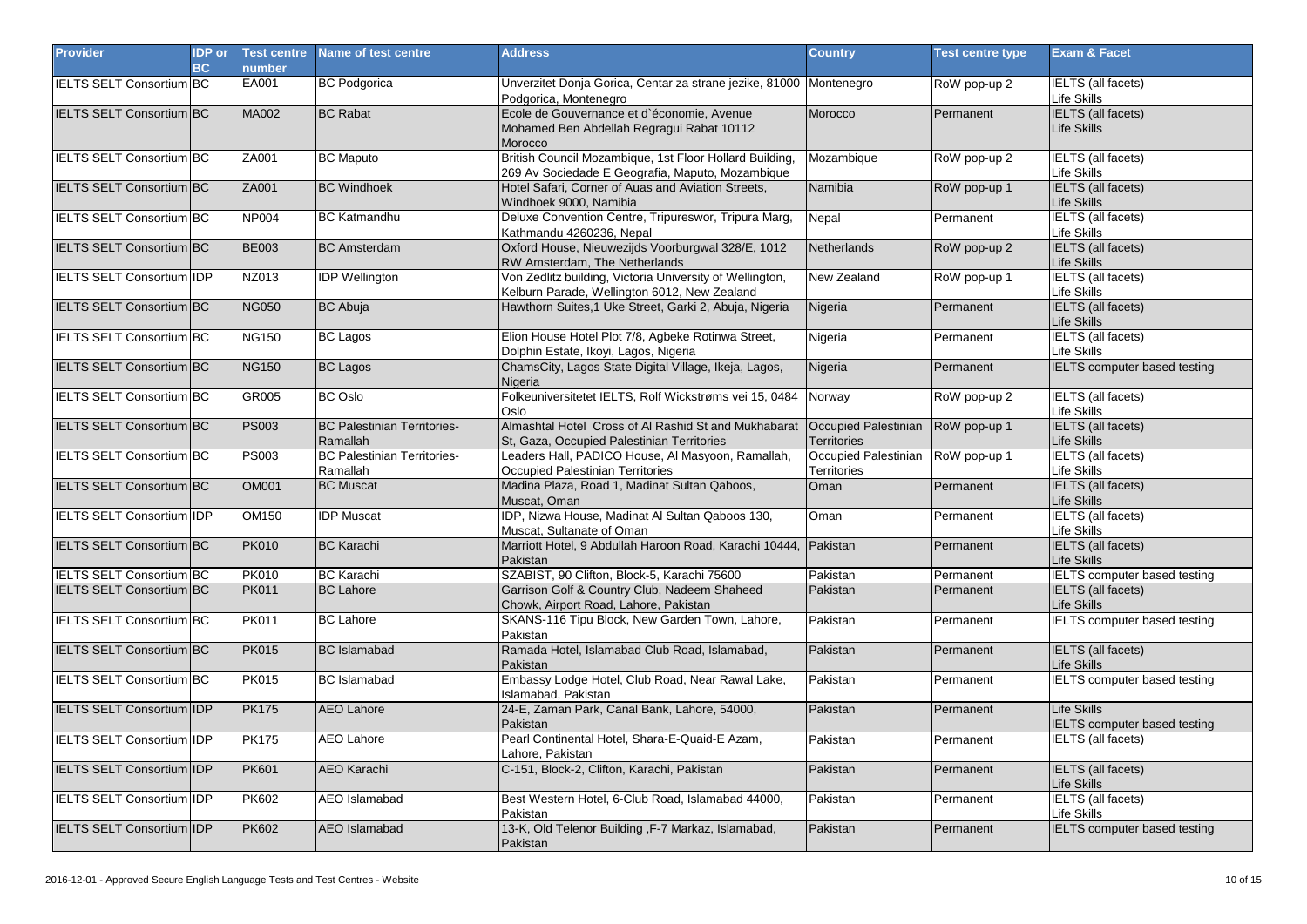| <b>Provider</b>                  | <b>IDP</b> or<br><b>BC</b> | <b>Test centre</b><br>number | Name of test centre                          | <b>Address</b>                                                                                                                                                                       | <b>Country</b>      | <b>Test centre type</b> | <b>Exam &amp; Facet</b>                                                         |
|----------------------------------|----------------------------|------------------------------|----------------------------------------------|--------------------------------------------------------------------------------------------------------------------------------------------------------------------------------------|---------------------|-------------------------|---------------------------------------------------------------------------------|
| <b>IELTS SELT Consortium BC</b>  |                            | CO001                        | <b>BC Panama</b>                             | Panama City                                                                                                                                                                          | Panama              | RoW pop-up 1            | <b>IELTS</b> (all facets)<br>Life Skills                                        |
| <b>IELTS SELT Consortium IDP</b> |                            | <b>AU467</b>                 | <b>IDP Port Moresby</b>                      | Crowne Plaza Port Moresby, Cnr Hunter & Douglas<br>Street, Mary St, Port Moresby 000, Papua New Guinea                                                                               | Papua New Guinea    | RoW pop-up 1            | <b>IELTS</b> (all facets)<br>Life Skills                                        |
| IELTS SELT Consortium BC         |                            | PES01                        | <b>BC</b> Lima                               | Asociacion Cultural Peruano Britanica, Calle Rio de la<br>Plata 152, San Isidro, Lima 27, Peru                                                                                       | Peru                | RoW pop-up 1            | <b>IELTS</b> (all facets)<br>Life Skills                                        |
| <b>IELTS SELT Consortium BC</b>  |                            | <b>PH001</b>                 | <b>BC Philippines</b>                        | Cebu Parklane International Hotel, Corner Archbishop<br>Reyes Avenue, Escario Street, Cebu City, Philippines                                                                         | Philippines         | Permanent               | <b>IELTS</b> (all facets)<br>Life Skills                                        |
| <b>IELTS SELT Consortium BC</b>  |                            | PH001                        | <b>BC Philippines</b>                        | Crowne Plaza Manila Galleria, Ortigas Avenue Corner<br>Asian Development Bank Avenue, Quezon City,<br>Philippines                                                                    | Philippines         | Permanent               | <b>IELTS</b> (all facets)<br>Life Skills                                        |
| <b>IELTS SELT Consortium BC</b>  |                            | <b>PH001</b>                 | <b>BC</b> Manila                             | STI College - Cubao, STI Academic Center Cubao, P.<br>Tuazon Blvd. corner 5th Ave., Cubao, Quezon City<br>1109, Manila                                                               | Philippines         | Permanent               | <b>IELTS computer based testing</b>                                             |
| <b>IELTS SELT Consortium IDP</b> |                            | PH009                        | <b>IDP Cebu</b>                              | Cebu City Marriott Hotel, Cebu Business Park, Cebu<br>City, Philippines                                                                                                              | Philippines         | Permanent               | <b>IELTS</b> (all facets)<br>Life Skills                                        |
| <b>IELTS SELT Consortium IDP</b> |                            | <b>PH009</b>                 | <b>IDP Manila</b>                            | 16th Floor Marco Polo Ortigas, Sapphire Road, Pasig<br>City (Manila)<br>(Note: 9th floor of the same building is also contracted<br>to use in case of a large number of candidates.) | Philippines         | Permanent               | <b>IELTS</b> (all facets)<br>Life Skills<br><b>IELTS</b> computer based testing |
| <b>IELTS SELT Consortium BC</b>  |                            | <b>PL002</b>                 | <b>BC Warsaw</b>                             | British Council, Koszykowa 54, Warsaw 00-675, Poland Poland                                                                                                                          |                     | RoW pop-up 2            | <b>IELTS</b> (all facets)<br>Life Skills                                        |
| IELTS SELT Consortium BC         |                            | <b>PT008</b>                 | <b>BC Lisbon</b>                             | British Council Rua Luis Fernandes 1-3 1249-062<br>Lisbon, Portugal                                                                                                                  | Portugal            | RoW pop-up 1            | <b>IELTS</b> (all facets)<br>Life Skills                                        |
| <b>IELTS SELT Consortium BC</b>  |                            | QA001                        | <b>BC</b> Doha                               | Alhanaf Bin Qais Independent School, Dafna, Doha,<br>Qatar                                                                                                                           | Qatar               | Permanent               | <b>IELTS</b> (all facets)<br>Life Skills                                        |
| <b>IELTS SELT Consortium IDP</b> |                            | QA003                        | College of the North Atlantic<br><b>Doha</b> | College of the North Atlantic - Qatar, 68 Al Tarafa, NA,<br>Qatar                                                                                                                    | Qatar               | Permanent               | <b>IELTS</b> (all facets)<br>Life Skills                                        |
| IELTS SELT Consortium BC         |                            | GBS11                        | <b>BC Dublin</b>                             | Centre of English Studies, Dame Court, Dublin 2                                                                                                                                      | Republic of Ireland | RoW pop-up 1            | <b>IELTS</b> (all facets)<br>Life Skills                                        |
| <b>IELTS SELT Consortium BC</b>  |                            | RO001                        | <b>BC Bucharest</b>                          | 164A Barbu Vacarescu Blvd. 2nd District, 020285<br>Bucharest, Romania                                                                                                                | Romania             | RoW pop-up 2            | <b>IELTS</b> (all facets)<br>Life Skills                                        |
| <b>IELTS SELT Consortium IDP</b> |                            | <b>RU069</b>                 | Students International<br>Ekaterinburg       | 51 Malysheva Street, Ekaterinburg, Business Centre,<br>Russia                                                                                                                        | Russia              | RoW pop-up 1            | <b>IELTS</b> (all facets)                                                       |
| IELTS SELT Consortium IDP        |                            | <b>RU069</b>                 | Students International<br>Ekaterinburg       | OF 22 16 Dobrolyubova Street, Ekaterinburg, Russia                                                                                                                                   | Russia              | RoW pop-up 1            | Life Skills                                                                     |
| IELTS SELT Consortium IDP        |                            | <b>RU069</b>                 | <b>Students International Moscow</b>         | Alfa Hotel, 71A, Izmailovskoe shosse, Moscow, Russia<br>105187                                                                                                                       | Russia              | Permanent               | <b>IELTS</b> (all facets)                                                       |
| IELTS SELT Consortium IDP        |                            | <b>RU069</b>                 | <b>Students International Moscow</b>         | Schipok Street, 20, Level 2 Left, Moscow 115054,<br>Russia                                                                                                                           | Russia              | Permanent               | Life Skills<br>IELTS computer based testing                                     |
| <b>IELTS SELT Consortium IDP</b> |                            | <b>RU069</b>                 | Students International<br>Novosibirsk        | 7/1 Narodnaya Street, Novosibirsk, Russia                                                                                                                                            | Russia              | RoW pop-up 1            | IELTS (all facets)                                                              |
| <b>IELTS SELT Consortium IDP</b> |                            | <b>RU069</b>                 | Students International<br><b>Novosibirsk</b> | Prospekt Dimitrova 7, Office 302, Novosibirsk, Russia                                                                                                                                | Russia              | RoW pop-up 1            | Life Skills                                                                     |
| <b>IELTS SELT Consortium IDP</b> |                            | <b>RU097</b>                 | Students International Rostov-<br>on-Don     | Socialisticheskaya Street, 74, Business Centre<br>"Kupecheskiy Dvor", office 210, Rostov-on-Don,<br>344002, Russia                                                                   | Russia              | RoW pop-up 1            | IELTS (all facets)<br>Life Skills                                               |
| <b>IELTS SELT Consortium IDP</b> |                            | <b>RU110</b>                 | Students International St<br>Petersburg      | Congress Centre PetroCongress, Lodeynopolskaya<br>Street 5, St Petersburg, 197110 Russia                                                                                             | Russia              | Permanent               | <b>IELTS</b> (all facets)<br>Life Skills                                        |
| IELTS SELT Consortium BC         |                            | <b>KE001</b>                 | <b>BC Kenya</b>                              | British Council, RMI (Muhima Campus), KN 87 Street,<br>Kigali, Rwanda                                                                                                                | Rwanda              | RoW pop-up 1            | <b>IELTS</b> (all facets)<br>Life Skills                                        |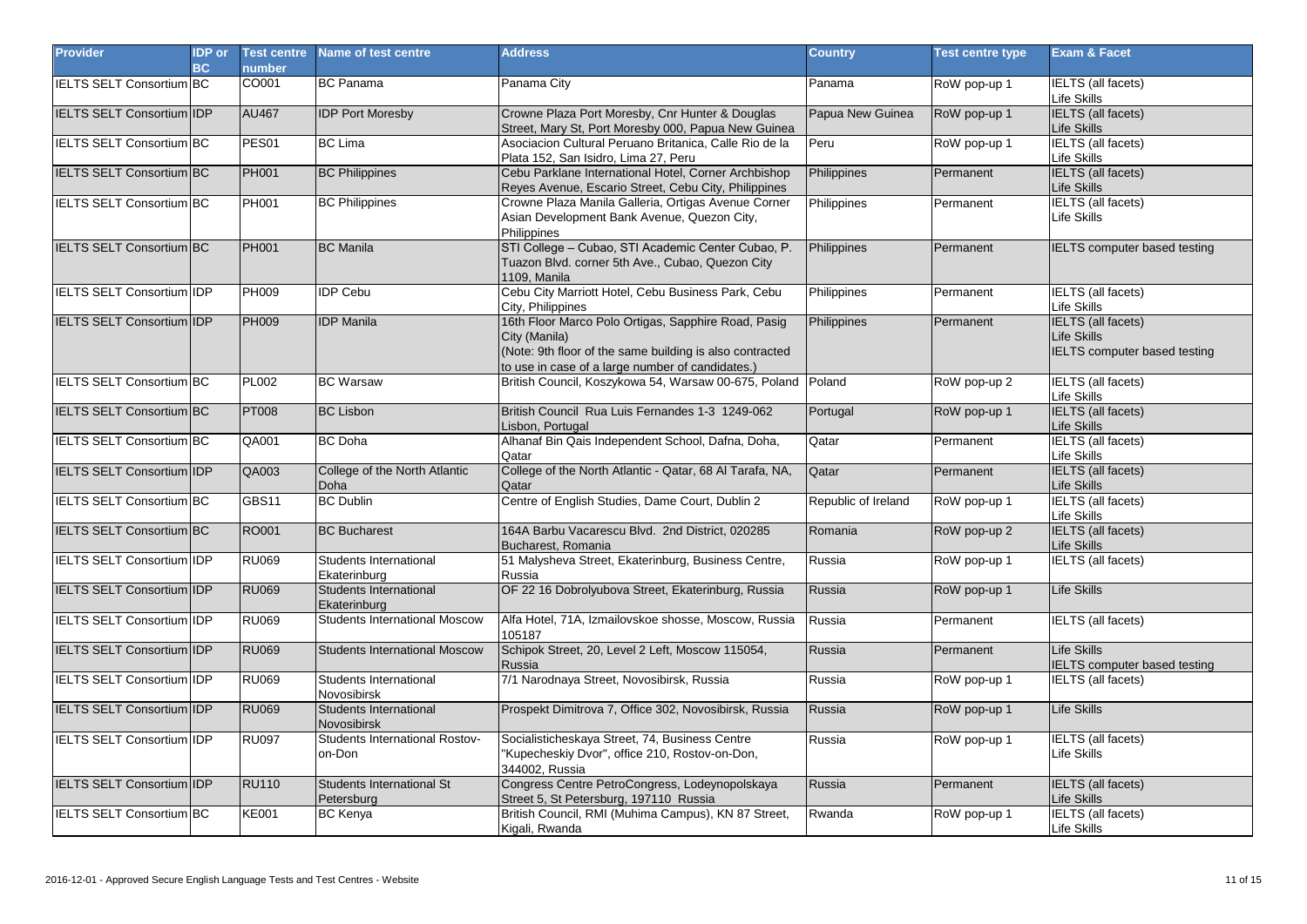| <b>Provider</b>                  | <b>IDP</b> or<br><b>BC</b> | <b>Test centre</b><br>number | Name of test centre    | <b>Address</b>                                                                                                                                                            | <b>Country</b> | <b>Test centre type</b> | <b>Exam &amp; Facet</b>                                                         |
|----------------------------------|----------------------------|------------------------------|------------------------|---------------------------------------------------------------------------------------------------------------------------------------------------------------------------|----------------|-------------------------|---------------------------------------------------------------------------------|
| <b>IELTS SELT Consortium IDP</b> |                            | <b>SA005</b>                 | <b>IDP Riyadh</b>      | Al Faisal University, Al Zahrawi Street, Al Maather, Al<br>Takhassusi, Riyadh 11533, Kingdom of Saudi Arabia                                                              | Saudi Arabia   | Permanent               | <b>IELTS (all facets)</b>                                                       |
| <b>IELTS SELT Consortium IDP</b> |                            | SA005                        | <b>IDP Riyadh</b>      | IDP Education, AI Rabiea Tower, AI Fahd Hotel<br>Building, 6th Floor, Office 601, Olaya main road (South)<br>cross with Kherais, Riyadh 11543, Kingdom of Saudi<br>Arabia | Saudi Arabia   | Permanent               | Life Skills                                                                     |
| IELTS SELT Consortium IDP        |                            | SA036                        | <b>IDP AI Khobar</b>   | IDP Education Pty Ltd Alkhobar, 3rd floor, Silver Tower - Saudi Arabia<br>King Abdulaziz Street, Al Khobar 31952, Kingdom of<br>Saudi Arabia                              |                | Permanent               | <b>Life Skills</b>                                                              |
| IELTS SELT Consortium IIDP       |                            | SA036                        | <b>IDP AI Khobar</b>   | College of Education, Training and Community Service<br>Center, Prince Saad Street, Al Muraikabat, Dammam<br>3145, Kingdom of Saudi Arabia (Male centre)                  | Saudi Arabia   | Permanent               | <b>IELTS</b> (all facets)                                                       |
| IELTS SELT Consortium IDP        |                            | SA036                        | <b>IDP AI Khobar</b>   | Girls College, Building number 2, College of Education,<br>18th Street, Al Rayyan district, Dammam 32256,<br>Kingdom of Saudi Arabia (Female centre)                      | Saudi Arabia   | Permanent               | <b>IELTS</b> (all facets)                                                       |
| <b>IELTS SELT Consortium BC</b>  |                            | SA100                        | <b>BC</b> Jeddah       | Movenpick Hotel, Madinah Road, Mushrefah Ddistrict,<br>Jeddah 21451, Kingdom of Saudi Arabia                                                                              | Saudi Arabia   | Permanent               | <b>IELTS</b> (all facets)<br>Life Skills                                        |
| <b>IELTS SELT Consortium BC</b>  |                            | SA102                        | <b>BC Riyadh</b>       | British Council, Office No. C-14, 3rd Floor, Al-Fazary<br>Square, Diplomatic Quarter, Riyadh 11594, Saudi<br>Arabia (male centre)                                         | Saudi Arabia   | Permanent               | <b>IELTS</b> (all facets)<br>Life Skills<br><b>IELTS</b> computer based testing |
| <b>IELTS SELT Consortium BC</b>  |                            | SA102                        | <b>BC Riyadh</b>       | British Council, Office No:C13, Al Fazary Square,<br>Diplomatic Quarter, Riyadh-11594 (female centre)                                                                     | Saudi Arabia   | Permanent               | <b>IELTS</b> (all facets)<br>Life Skills<br>IELTS computer based testing        |
| <b>IELTS SELT Consortium BC</b>  |                            | SA105                        | <b>BC AI Khobar</b>    | Mens centre: Novotel Business Park, 4292 King Fahd<br>Road, Al Khalidiyah Ash Shamaliyah, Dammam 32232,<br>Saudi Arabia                                                   | Saudi Arabia   | Permanent               | IELTS (all facets)<br>Life Skills                                               |
| <b>IELTS SELT Consortium BC</b>  |                            | SA105                        | <b>BC AI Khobar</b>    | Womens centre: SAAD School of Girls, Gate number 3,<br>Elementary School, Dammam, Saudi Arabia                                                                            | Saudi Arabia   | Permanent               | <b>IELTS</b> (all facets)<br>Life Skills                                        |
| IELTS SELT Consortium IDP        |                            | SA230                        | <b>IDP Jeddah</b>      | IDP Education, 2nd Floor, Arabian Business Centre,<br>Jeddah, King Abdullah Road, Jeddah, Kingdom of<br>Saudi Arabia                                                      | Saudi Arabia   | Permanent               | Life Skills                                                                     |
| <b>IELTS SELT Consortium IDP</b> |                            | SA230                        | <b>IDP Jeddah</b>      | CBA Jeddah Campus, Saree Street, Jeddah (Female<br><b>Students Section)</b>                                                                                               | Saudi Arabia   | Permanent               | <b>IELTS</b> (all facets)                                                       |
| <b>IELTS SELT Consortium BC</b>  |                            | GH001                        | <b>BC Ghana</b>        | British Council, Rue AAB-68, Amitié Zone A et B, (BP<br>6232) Dakar, Senegal                                                                                              | Senegal        | RoW pop-up 1            | <b>IELTS</b> (all facets)<br>Life Skills                                        |
| <b>IELTS SELT Consortium BC</b>  |                            | EA001                        | <b>BC Belgrade</b>     | British Council Terazije 8/II floor 11000 Belgrade<br>Serbia                                                                                                              | Serbia         | RoW pop-up 1            | <b>IELTS</b> (all facets)<br>Life Skills                                        |
| <b>IELTS SELT Consortium BC</b>  |                            | GH001                        | <b>BC Freetown</b>     | Radisson Blu Hotel, 17 Lumley Beach Road, Aberdeen,<br>Freetown, Sierra Leone                                                                                             | Sierra Leone   | RoW pop-up 1            | <b>IELTS</b> (all facets)<br>Life Skills                                        |
| IELTS SELT Consortium BC         |                            | SG002                        | <b>BC Singapore</b>    | Lifelong Learning Institute, 11 Eunos Road 8 (Paya<br>Lebar central), Singapore 408601                                                                                    | Singapore      | Permanent               | <b>IELTS</b> (all facets)<br>Life Skills                                        |
| IELTS SELT Consortium IDP        |                            | <b>SG017</b>                 | <b>IDP Singapore</b>   | IDP Singapore - RELC, 4th Level RELC Building, 30<br>Orange Grove Road 258352, Singapore                                                                                  | Singapore      | Permanent               | <b>IELTS</b> (all facets)<br>Life Skills                                        |
| <b>IELTS SELT Consortium BC</b>  |                            | SI003                        | <b>BC</b> Ljubljana    | Tivoli Centre, Bleiweisova ul 30, Ljubljana, Slovenia                                                                                                                     | Slovenia       | RoW pop-up 2            | IELTS (all facets)<br>Life Skills                                               |
| <b>IELTS SELT Consortium BC</b>  |                            | ZA001                        | <b>BC Cape Town</b>    | Upper East Side, 31 Brickfield Road, Woodstock, Cape<br>Town, South Africa                                                                                                | South Africa   | RoW pop-up 1            | <b>IELTS</b> (all facets)<br>Life Skills                                        |
| <b>IELTS SELT Consortium BC</b>  |                            | ZA001                        | <b>BC Durban</b>       | The Royal Hotel, 267 Anton Lembede Street, Durban,<br>4001, South Africa                                                                                                  | South Africa   | RoW pop-up 1            | <b>IELTS</b> (all facets)<br>Life Skills                                        |
| <b>IELTS SELT Consortium BC</b>  |                            | ZA001                        | <b>BC Johannesburg</b> | 275 Jan Smuts Avenue, Dunkeld West, Johannesburg,<br>South Africa                                                                                                         | South Africa   | RoW pop-up 1            | <b>IELTS</b> (all facets)<br>Life Skills                                        |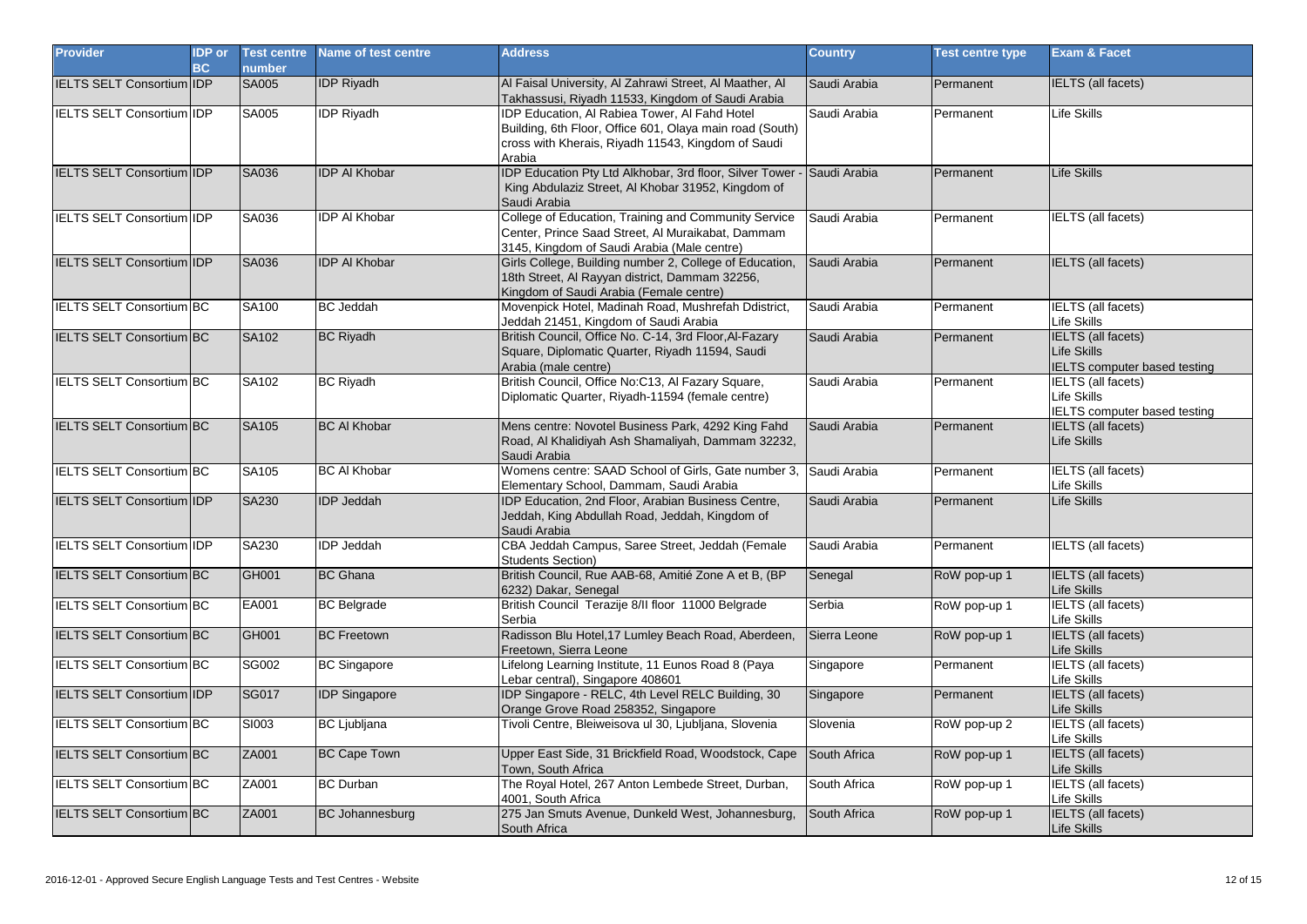| <b>Provider</b>                  | <b>IDP</b> or<br><b>BC</b> | <b>Test centre</b><br>number | Name of test centre                         | <b>Address</b>                                                                                                                                               | <b>Country</b>             | <b>Test centre type</b> | <b>Exam &amp; Facet</b>                                                  |
|----------------------------------|----------------------------|------------------------------|---------------------------------------------|--------------------------------------------------------------------------------------------------------------------------------------------------------------|----------------------------|-------------------------|--------------------------------------------------------------------------|
| <b>IELTS SELT Consortium BC</b>  |                            | ZA001                        | <b>BC Port Elizabeth</b>                    | PineLodge Resort & Conference Centre, Marine Drive,<br>Port Elizabeth, South Africa                                                                          | South Africa               | RoW pop-up 1            | <b>IELTS</b> (all facets)<br>Life Skills                                 |
| <b>IELTS SELT Consortium BC</b>  |                            | ZA001                        | <b>BC</b> Pretoria                          | Tshwane Events Centre, Soutter Street, Pretoria, 0117, South Africa<br>South Africa                                                                          |                            | Permanent               | <b>IELTS</b> (all facets)<br>Life Skills                                 |
| <b>IELTS SELT Consortium BC</b>  |                            | <b>KR001</b>                 | <b>BC Seoul</b>                             | Dongkuk University, Pilldongro 1gil, 30, Joong-gu,<br>Seoul. South Korea                                                                                     | South Korea                | Permanent               | <b>IELTS</b> (all facets)<br>Life Skills<br>IELTS computer based testing |
| IELTS SELT Consortium IDP        |                            | <b>KR009</b>                 | <b>IDP Seoul</b>                            | CNN the Biz - 48 Teheran-Ro 1 Gill, Gangnam-Gu,<br>Seoul, South Korea                                                                                        | South Korea                | Permanent               | <b>IELTS</b> (all facets)                                                |
| <b>IELTS SELT Consortium IDP</b> |                            | <b>KR009</b>                 | <b>IDP</b> Seoul                            | IDP Gangnam, 445 Gangnamdaero, Seocho-Gu,<br>Seoul. South Korea                                                                                              | South Korea                | Permanent               | Life Skills                                                              |
| <b>IELTS SELT Consortium BC</b>  |                            | <b>ES024</b>                 | <b>BC Madrid</b>                            | Paseo General Martinez Campos 31, 28010 Madrid,<br>Spain                                                                                                     | Spain                      | RoW pop-up 1            | <b>IELTS</b> (all facets)<br>Life Skills                                 |
| IELTS SELT Consortium BC         |                            | LK001                        | <b>BC Colombo</b>                           | <b>BMICH</b> (Bandaranaike Memorial International<br>Conference), Bauddhaloka Mawatha, Colombo 07, Sri<br>Lanka                                              | Sri Lanka                  | Permanent               | <b>IELTS</b> (all facets)<br>Life Skills                                 |
| <b>IELTS SELT Consortium IDP</b> |                            | <b>LK012</b>                 | <b>IDP Education Lanka (Private)</b><br>Ltd | Serendib Tower 324, Galle Road, Colombo 3, Sri Lanka Sri Lanka                                                                                               |                            | Permanent               | <b>IELTS</b> (all facets)<br>Life Skills                                 |
| IELTS SELT Consortium BC         |                            | SD001                        | <b>BC Khartoum</b>                          | Mamoun Biherei conference hall, Mohamed Najib<br>Street, Khartoum, Sudan                                                                                     | Sudan                      | Permanent               | <b>IELTS</b> (all facets)<br>Life Skills                                 |
| <b>IELTS SELT Consortium BC</b>  |                            | GR005                        | <b>BC Stockholm</b>                         | Folkuniversitetet IELTS, Box 6901, Stockholm 102 39,<br>Sweden                                                                                               | Sweden                     | RoW pop-up 1            | <b>IELTS</b> (all facets)<br>Life Skills                                 |
| IELTS SELT Consortium BC         |                            | <b>CH066</b>                 | <b>BC</b> Geneva                            | Ifage Place des Augustins 19, 1205 Geneva,<br>Switzerland                                                                                                    | Switzerland                | RoW pop-up 1            | <b>IELTS</b> (all facets)<br>Life Skills                                 |
| IELTS SELT Consortium IDP        |                            | <b>TW001</b>                 | <b>IDP</b> Taipei                           | Giraffe, No., Sec.1, Zhongxiao E. Road, Zhongzheng<br>District, Taipei City, Taiwan                                                                          | <b>Taiwan</b>              | Permanent               | <b>IELTS</b> (all facets)<br>Life Skills                                 |
| <b>IELTS SELT Consortium IDP</b> |                            | <b>TW001</b>                 | <b>IDP Taipei</b>                           | B1F., No.2, Sec. 3, Bade Rd., Songshan Dist., Taipei<br>City 105, Taiwan (R.O.C.)                                                                            | Taiwan                     | Permanent               | <b>IELTS</b> (all facets)<br>Life Skills                                 |
| <b>IELTS SELT Consortium BC</b>  |                            | <b>TW010</b>                 | <b>BC</b> Taipei                            | GIS Taipei Tech Convention Centre, Next to Lane 193,<br>Zhongxiao East Road Section 3, Taipei, Taiwan                                                        | Taiwan                     | Permanent               | <b>IELTS</b> (all facets)<br>Life Skills<br>IELTS computer based testing |
| <b>IELTS SELT Consortium BC</b>  |                            | KZ001                        | <b>BC Dushanbe</b>                          | Central Asian University, 47a Druzhby Narodov street,<br>Dushanbe, Tajikistan                                                                                | Tajikistan                 | RoW pop-up 1            | <b>IELTS</b> (all facets)<br>Life Skills                                 |
| <b>IELTS SELT Consortium BC</b>  |                            | TZ003                        | <b>BC</b> Tanzania                          | British Council, Samora Avenune, Ohio Street, Dar Es<br>Salaam, Tanzania                                                                                     | Tanzania                   | RoW pop-up 1            | <b>IELTS</b> (all facets)<br>Life Skills                                 |
| <b>IELTS SELT Consortium BC</b>  |                            | <b>TH001</b>                 | <b>BC Bangkok</b>                           | The Landmark Bangkok Hotel, 138 Sukhumvit Road,<br>Bangkok 10110, Thailand                                                                                   | Thailand                   | Permanent               | <b>IELTS</b> (all facets)<br>Life Skills                                 |
| <b>IELTS SELT Consortium BC</b>  |                            | <b>TH001</b>                 | <b>BC Bangkok</b>                           | College of Management, University of Phayao, Wave<br>Place Building, 8th Floor, Wave Place Building, 8th<br>Floor, 55 Wireless Road, Patumwan, Bangkok 10330 | Thailand                   | Permanent               | <b>IELTS</b> computer based testing                                      |
| <b>IELTS SELT Consortium IDP</b> |                            | <b>TH011</b>                 | <b>IDP Bangkok</b>                          | Montien Hotel, 54 Surawongse Road 10500, Bangkok,<br>Thailand                                                                                                | Thailand                   | Permanent               | <b>IELTS</b> (all facets)                                                |
| IELTS SELT Consortium IDP        |                            | <b>TH011</b>                 | <b>IDP Bangkok</b>                          | <b>IDP Thailand, 313 CP Tower 4th floor, Silom Road,</b><br>Bangrak, Bangkok, Thailand                                                                       | Thailand                   | Permanent               | Life Skills                                                              |
| IELTS SELT Consortium IDP        |                            | TH011                        | <b>IDP Bangkok</b>                          | IDP Thailand, 313 CP Tower 4th floor, Silom Road,<br>Bangrak, Bangkok, Thailand                                                                              | Thailand                   | Permanent               | <b>IELTS computer based testing</b>                                      |
| IELTS SELT Consortium BC         |                            | TTS01                        | <b>BC Port of Spain</b>                     | Centre for Language Learning, Lewis Avenue, The<br>University of the West Indies, St Augustine, Trinidad &<br>Tobago                                         | <b>Trinidad and Tobago</b> | RoW pop-up 2            | <b>IELTS</b> (all facets)<br>Life Skills                                 |
| <b>IELTS SELT Consortium BC</b>  |                            | <b>TN001</b>                 | <b>BC</b> Tunisia                           | British Council Tunisia: 87 Avenue Mohamed V, BP 96<br>Le Belvédère 1002 Tunis, Tunisia                                                                      | Tunisia                    | RoW pop-up 1            | <b>IELTS</b> (all facets)<br>Life Skills                                 |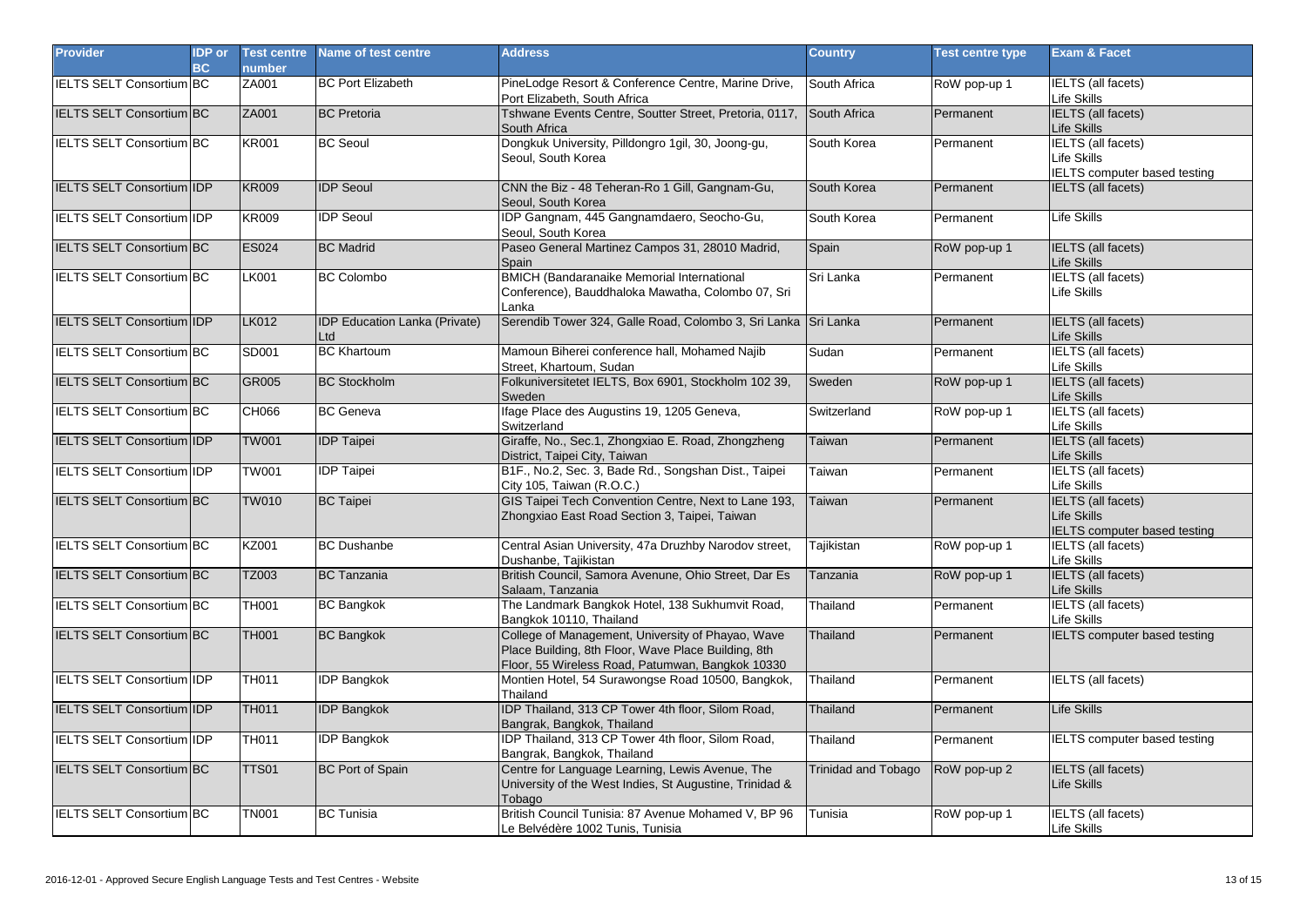| <b>Provider</b>                  | <b>IDP</b> or<br>BC | <b>Test centre</b><br>number | Name of test centre         | <b>Address</b>                                                                                                                                           | <b>Country</b>                 | <b>Test centre type</b> | Exam & Facet                                                     |
|----------------------------------|---------------------|------------------------------|-----------------------------|----------------------------------------------------------------------------------------------------------------------------------------------------------|--------------------------------|-------------------------|------------------------------------------------------------------|
| <b>IELTS SELT Consortium BC</b>  |                     | <b>TR002</b>                 | <b>BC</b> Adana             | Riva Resatbey Hotel Resatbey Mah. Adalet Cad. No:20<br>Seyhan / Adana, Turkey                                                                            | <b>Turkey</b>                  | RoW pop-up 1            | <b>IELTS</b> (all facets)<br>Life Skills                         |
| <b>IELTS SELT Consortium BC</b>  |                     | <b>TR002</b>                 | <b>BC</b> Ankara            | Limak Ambassadore Bogaz sokak No:19 Kavaklıdere,<br>Ankara, Turkey                                                                                       | Turkey                         | Permanent               | <b>IELTS</b> (all facets)<br>Life Skills                         |
| IELTS SELT Consortium BC         |                     | <b>TR002</b>                 | <b>BC</b> Antalya           | Artı Dil Yabancı Dil Kursu Atatürk cad. Sinan Mah. 1253<br>Sok. No: 17/1-2, Antalya, Turkey                                                              | <b>Turkey</b>                  | RoW pop-up 1            | <b>IELTS</b> (all facets)<br>Life Skills                         |
| IELTS SELT Consortium BC         |                     | <b>TR002</b>                 | <b>BC</b> Bursa             | Hampton By Hilton Bursa, Soğanlı Mah., Yeni Yalova<br>Yolu Caddesi No:349, 16210 Osmangazi/Bursa, Turkey                                                 | Turkey                         | RoW pop-up 1            | <b>IELTS</b> (all facets)<br>Life Skills                         |
| <b>IELTS SELT Consortium BC</b>  |                     | <b>TR002</b>                 | <b>BC</b> Istanbul          | Mercure Istanbul City Bosphorus Hotel Barbaros,<br>Bulvarı 165 34349, Balmumcu / Beşiktaş - Istanbul /                                                   | <b>Turkey</b>                  | Permanent               | <b>IELTS</b> (all facets)<br>Life Skills                         |
| IELTS SELT Consortium BC         |                     | <b>TR002</b>                 | <b>BC</b> Istanbul          | British Side, Barbaros Boulevard No: 91, Besiktas,<br>Istanbul 34353                                                                                     | Turkey                         | Permanent               | IELTS computer based testing                                     |
| IELTS SELT Consortium BC         |                     | <b>TR002</b>                 | <b>BC</b> Izmir             | The Address Education Centre Çankaya, Gazi Bulvarı<br>no:59 Zeytinoğlu İş. Mrk. K. 6-7 35210 Çankaya-İzmir,<br>Turkev                                    | <b>Turkey</b>                  | Permanent               | <b>IELTS</b> (all facets)<br>Life Skills                         |
| IELTS SELT Consortium IDP        |                     | TR021                        | <b>IDP</b> Ankara           | IDP Education, Mesrutiyet Cd. 22/2 Kizilay, Ankara,<br>Turkev                                                                                            | Turkey                         | Permanent               | Life Skills                                                      |
| IELTS SELT Consortium IDP        |                     | <b>TR021</b>                 | <b>IDP</b> Ankara           | Hilton Hotel Ankara, Kavaklıdere, Tahran Cd. No 12,<br>Ankara, Turkey                                                                                    | <b>Turkey</b>                  | Permanent               | <b>IELTS</b> (all facets)<br><b>IELTS computer based testing</b> |
| <b>IELTS SELT Consortium IDP</b> |                     | TR100                        | <b>IDP</b> Adana            | Divan Hotel Adana, Çınarlı Mahallesi, Turhan Cemal<br>Beriker Bulvarı No: 33 01120 Seyhan, Adana, Turkey                                                 | Turkey                         | RoW pop-up 1            | <b>IELTS</b> (all facets)<br>Life Skills                         |
| <b>IELTS SELT Consortium IDP</b> |                     | <b>TR100</b>                 | <b>IDP</b> Antalya          | The Marmara Hotel, Şirinyalı Mh., Lara Caddesi<br>No:136, 07160 Antalya, Turkey                                                                          | <b>Turkey</b>                  | RoW pop-up 1            | <b>IELTS</b> (all facets)<br>Life Skills                         |
| IELTS SELT Consortium IDP        |                     | <b>TR100</b>                 | <b>IDP</b> Bursa            | Sheraton Hotel, Akpinar Mh., 1. Akpinar Sokak<br>(Akpınar Sk.), 16110 Bursa, Turkey                                                                      | Turkey                         | RoW pop-up 1            | <b>IELTS</b> (all facets)<br>Life Skills                         |
| IELTS SELT Consortium IDP        |                     | <b>TR100</b>                 | <b>IDP</b> Istanbul         | Harbiye Mah Cumhuriyet Cad, Kahan Apt No 40, 4<br>Elmadag Sisli, Istanbul, Turkey                                                                        | <b>Turkey</b>                  | Permanent               | Life Skills                                                      |
| <b>IELTS SELT Consortium IDP</b> |                     | <b>TR100</b>                 | <b>IDP</b> Istanbul         | Intercontinental Istanbul, Asker Ocağı Cad. No:1<br>Taksim 34435, İstanbul, Turkey                                                                       | Turkey                         | Permanent               | <b>IELTS</b> (all facets)                                        |
| <b>IELTS SELT Consortium IDP</b> |                     | <b>TR100</b>                 | <b>IDP Izmir</b>            | Hilton Hotel, İsmet Kaptan Mh., Gazi Osman Paşa Blv<br>No:7, Konak/İzmir, Turkey                                                                         | <b>Turkey</b>                  | Permanent               | <b>IELTS</b> (all facets)<br>Life Skills                         |
| IELTS SELT Consortium BC         |                     | KZ001                        | <b>BC</b> Ashgabat          | Ak Altyn Hotel, 141/1 Magtumguly avenue, Ashgabat,<br>Turkmenistan                                                                                       | Turkmenistan                   | RoW pop-up 1            | <b>IELTS</b> (all facets)<br>Life Skills                         |
| IELTS SELT Consortium BC         |                     | <b>UG001</b>                 | <b>BC</b> Kampala           | Kabira Country Club, Plot 63, Old Kira Road, Bukoto,<br>Kampala, Uganda                                                                                  | Uganda                         | Permanent               | <b>IELTS</b> (all facets)<br>Life Skills                         |
| <b>IELTS SELT Consortium BC</b>  |                     | <b>UA001</b>                 | <b>BC Kyiv</b>              | Cosmopolite Hotel, 6V Hetmana Street, Kyiv 03057,<br>Ukraine                                                                                             | Ukraine                        | Permanent               | <b>IELTS</b> (all facets)<br>Life Skills                         |
| IELTS SELT Consortium IDP        |                     | <b>UA020</b>                 | Students International Kyiv | Students International IELTS Test Centre, off. 519, 14/1<br>Mechnikova Street 01133, Kyiv, Ukraine                                                       | <b>Ukraine</b>                 | Permanent               | <b>IELTS</b> (all facets)<br>Life Skills                         |
| IELTS SELT Consortium BC         |                     | AE001                        | <b>BC</b> Dubai             | Zayed University, Convention Centre, Academic city,<br>Ruwaiya 2, Dubai, United Arab Emirates                                                            | United Arab Emirates Permanent |                         | <b>IELTS</b> (all facets)<br>Life Skills                         |
| <b>IELTS SELT Consortium BC</b>  |                     | AE001                        | <b>BC</b> Dubai             | The Exam Preparation and Testing House, Suite 703,<br>Apricot Tower, Dubai Silicon Oasis,<br>P.O.Box 300109, Dubai, UAE                                  | <b>United Arab Emirates</b>    | Permanent               | <b>IELTS</b> computer based testing                              |
| IELTS SELT Consortium BC         |                     | AE110                        | <b>BC Abu Dhabi</b>         | Emirates Institute for Banking and Financial Studies,<br>Sultan Bin Zayed the First Street (4th Street), Muroor<br>Road, Abu Dhabi, United Arab Emirates | United Arab Emirates Permanent |                         | <b>IELTS</b> (all facets)<br>Life Skills                         |
| IELTS SELT Consortium IDP        |                     | AE234                        | <b>IDP Abu Dhabi</b>        | Al Bayan International Institute, 15th Street Murror<br>Road, Al Nahda Boy's School Compound 3599, Abu<br>Dhabi, United Arab Emirates                    | United Arab Emirates Permanent |                         | <b>IELTS</b> (all facets)<br>Life Skills                         |
| IELTS SELT Consortium IDP        |                     | AE750                        | <b>IDP Dubai</b>            | University of Wollongong in Dubai, Dubai Knowledge<br>Village, United Arab Emirates                                                                      | United Arab Emirates Permanent |                         | <b>IELTS</b> (all facets)<br>Life Skills                         |